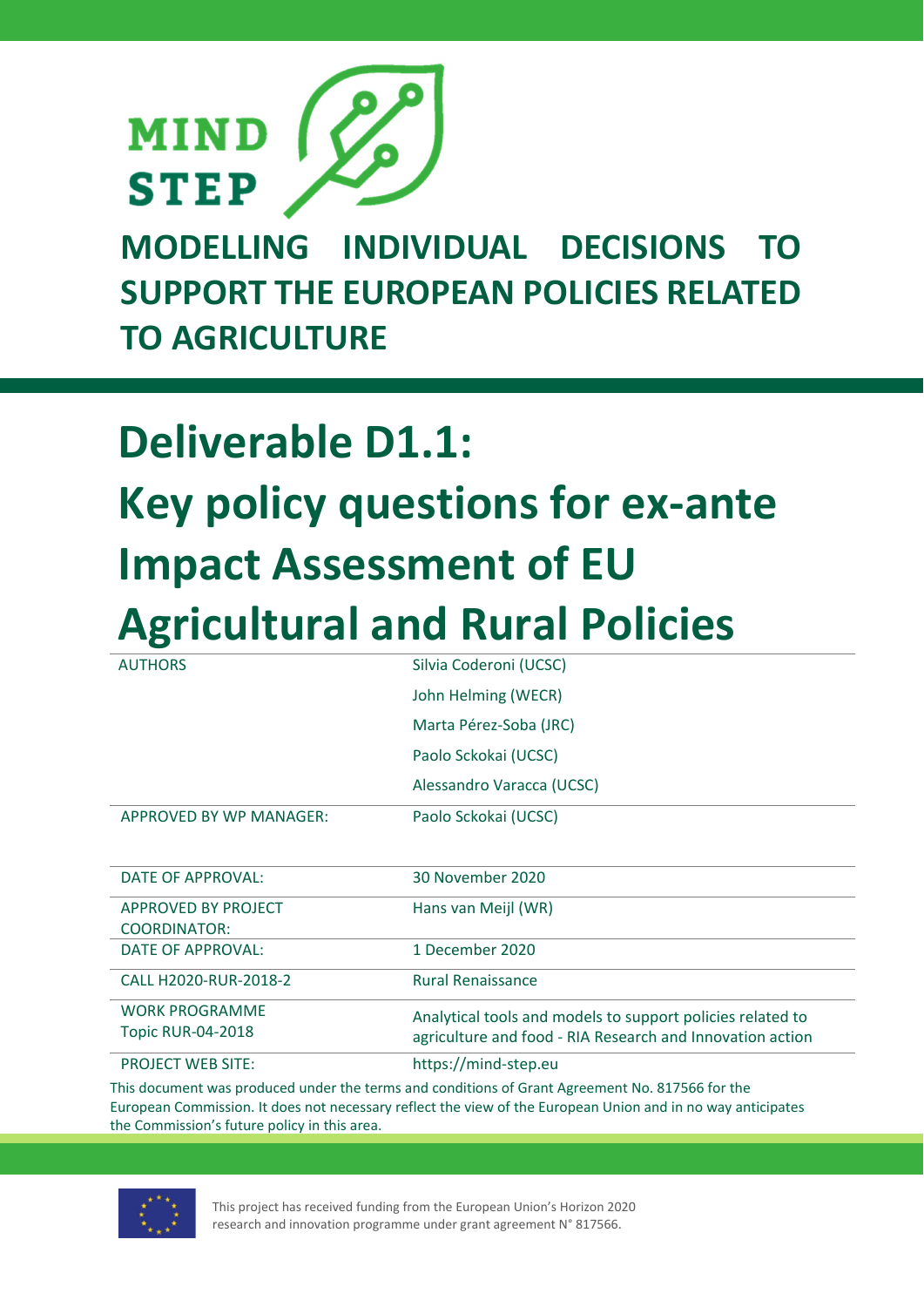







This project has received funding from the European Union's Horizon 2020 research and innovation programme under grant agreement N° 817566.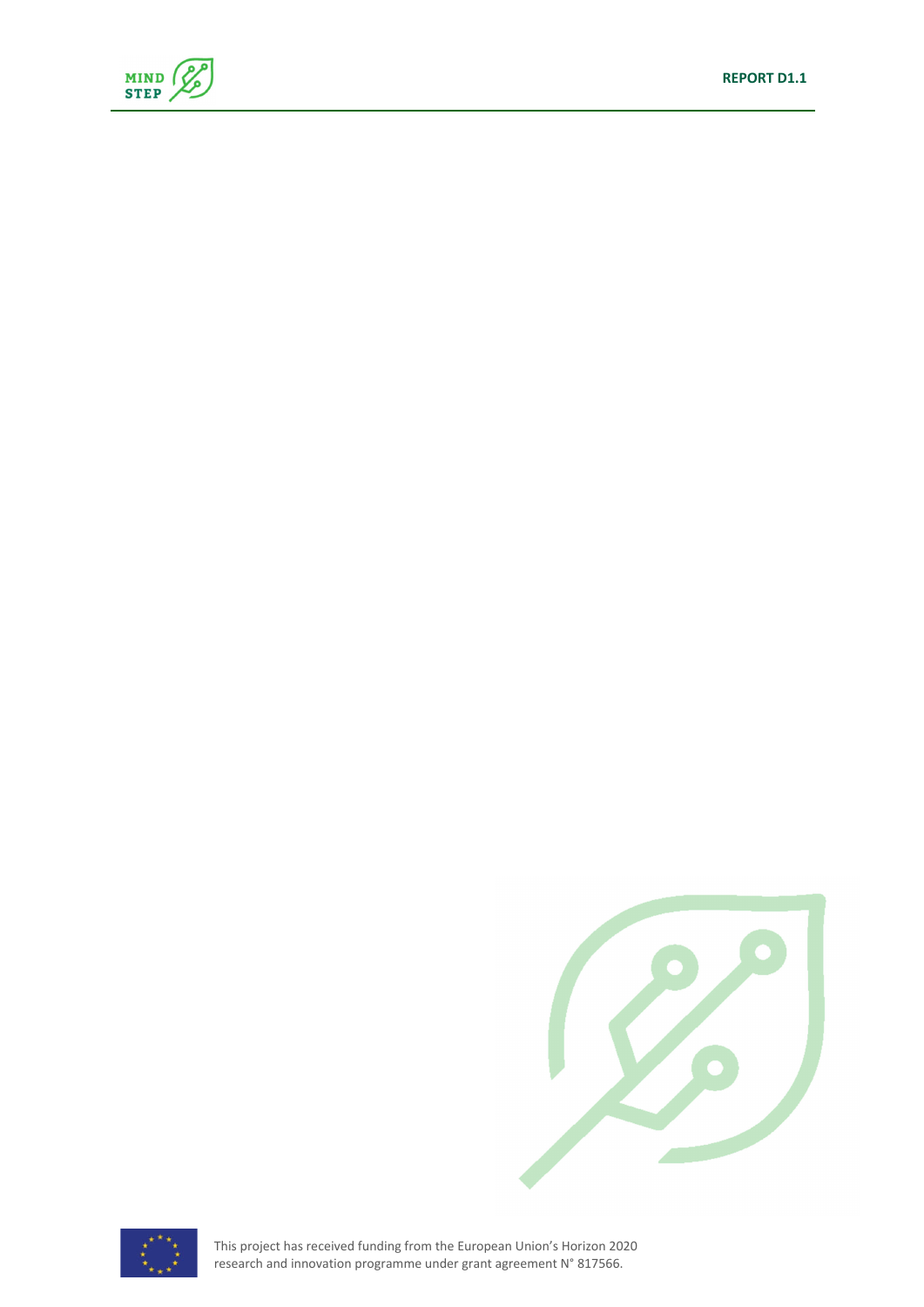

### **TABLE OF CONTENTS**

| 3.1. POLICY QUESTIONS REFLECTING THE POST-2020 CAP OBJECTIVES 9<br>3.3. DEFINITION OF KEY POLICY QUESTIONS AND BENCHMARK SCENARIOS  13 |  |
|----------------------------------------------------------------------------------------------------------------------------------------|--|
|                                                                                                                                        |  |
|                                                                                                                                        |  |
|                                                                                                                                        |  |
|                                                                                                                                        |  |
|                                                                                                                                        |  |

### **LIST OF FIGURES**

| FIGURE 1 ACTORS, TOOLS AND OUTPUT OF EACH STEP OF THE PROPOSED APPROACH  9         |  |
|------------------------------------------------------------------------------------|--|
| FIGURE 2 EVALUATION OF THE POLICY QUESTIONS AGAINST TO THE SELECTION CRITERIA.  10 |  |
| FIGURE 3: REPLIES TO THE QUESTION ON THE MOST RELEVANT POST-2020 CAP OBJECTIVE 10  |  |

### **LIST OF TABLES**

| TABLE 1 PROPOSED BENCHMARK SCENARIOS GROUPED BY CATEGORY WITH NUMBER OF SCENARIOS |  |
|-----------------------------------------------------------------------------------|--|
|                                                                                   |  |
|                                                                                   |  |

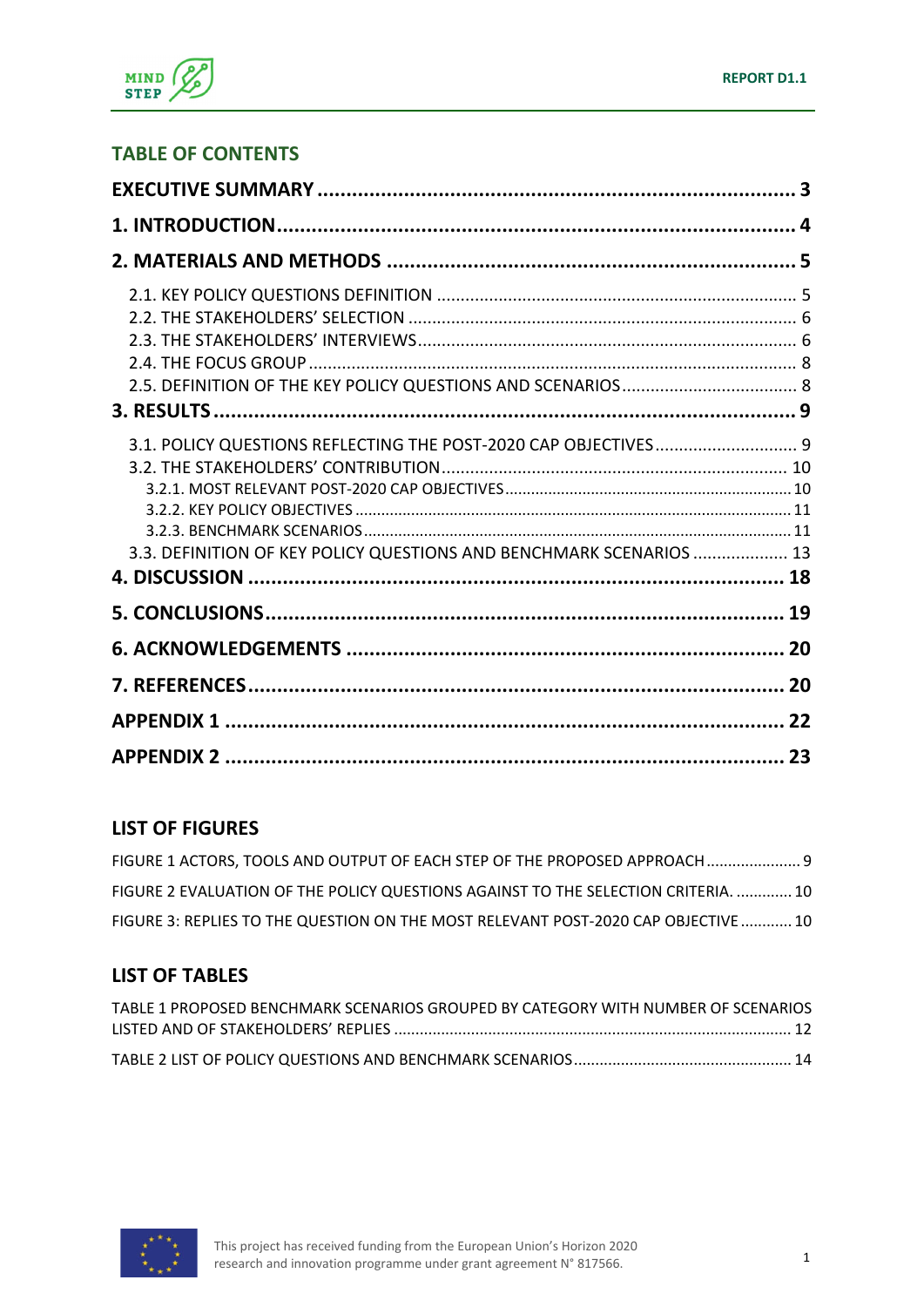

#### **ACRONYMS**

CAP ‐ Common Agricultural Policy

- EU ‐ European Union
- IDM ‐ Individual Decision Making

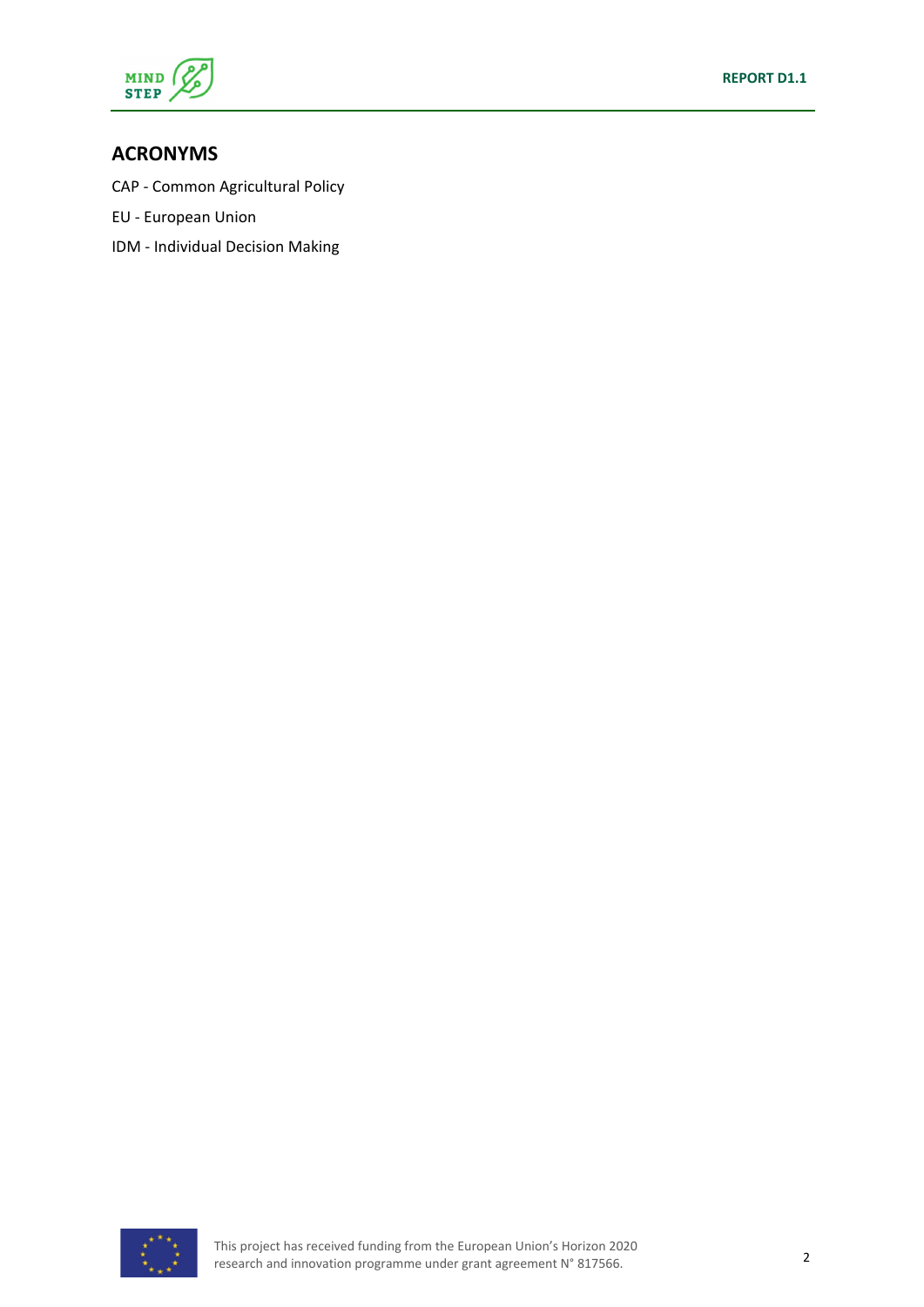

### **EXECUTIVE SUMMARY**

The objective of this report is to review the existing and future policies as well as some key global drivers affecting the agricultural sector in the EU in order to set the research agenda for the EU H2020 project MIND STEP. MIND STEP is aimed at supporting the ex-ante evaluation of future policy settings that might impact the European agricultural and rural sector using Individual Decision Making (IDM) models.

The resulting research agenda is the first step of the MIND STEP conceptual model, which consists of: defining key policy questions; identifying the indicators for monitoring and measuring the impacts of policies; investigating whether current IDM models can be used to for evidence based policy analyses. In particular, this study wanted to answer the following research questions: Q1: *What agricultural policy objectives are relevant and worth of investigation today?; Q2*: *Which benchmark scenarios should be investigated in order to capture the most relevant impacts of these policy objectives on EU agriculture and rural areas?*

These questions have been addressed using a set of qualitative tools. Among them, stakeholders' engagement via interviews, the use of policy expert team and the use of a focus group (including members of the core stakeholder group and the policy expert team) played a crucial role.

The MIND STEP core stakeholder group was carefully chosen to cover a broad range of interests from different groups, including both public and private sector representatives, giving particular attention to the inclusion of policy makers at a strategic level. Through a 5‐step qualitative research approach, we ranked the proposed post-2020 Common Agricultural Policy (CAP) objectives based on the stakeholders' answers and the corresponding key policy questions for each post‐2020 CAP objective, as defined by the policy expert team. Finally, for each policy question we associated a list of relevant benchmark scenarios as identified by the stakeholders.

A clear focus on environmental policy objectives emerged from the MIND STEP core stakeholder group views. In fact, the post‐2020 CAP objectives of "preserving biodiversity, ecosystem services and landscapes", "fostering environmental care" and "climate change action", were the most rated ones. The importance of the environmental issues coherently emerged also for the proposed scenarios, where stakeholders indicated more frequently environmental and low carbon setups. As regards modelling issues, the importance to analyse the trade‐offs between economic and environmental objectives, and among environmental objectives, also clearly emerged.

The results presented in this report should allow MIND STEP researchers to have a clearer idea of which policies need to be modelled and thus make them able to give timely impact assessment for evidence-based policy making. In fact, setting the future priorities of agricultural policies is fundamental to understand what research direction IDM models should take. This report also set the stage for the remaining activities in Work Package 1, in particular for the identification of the relevant indicators for monitoring and measuring the impacts of policies (D1.2) and for the analysis of the potentials of IDM models in providing reliable simulations of the impact of these policies (D1.3).

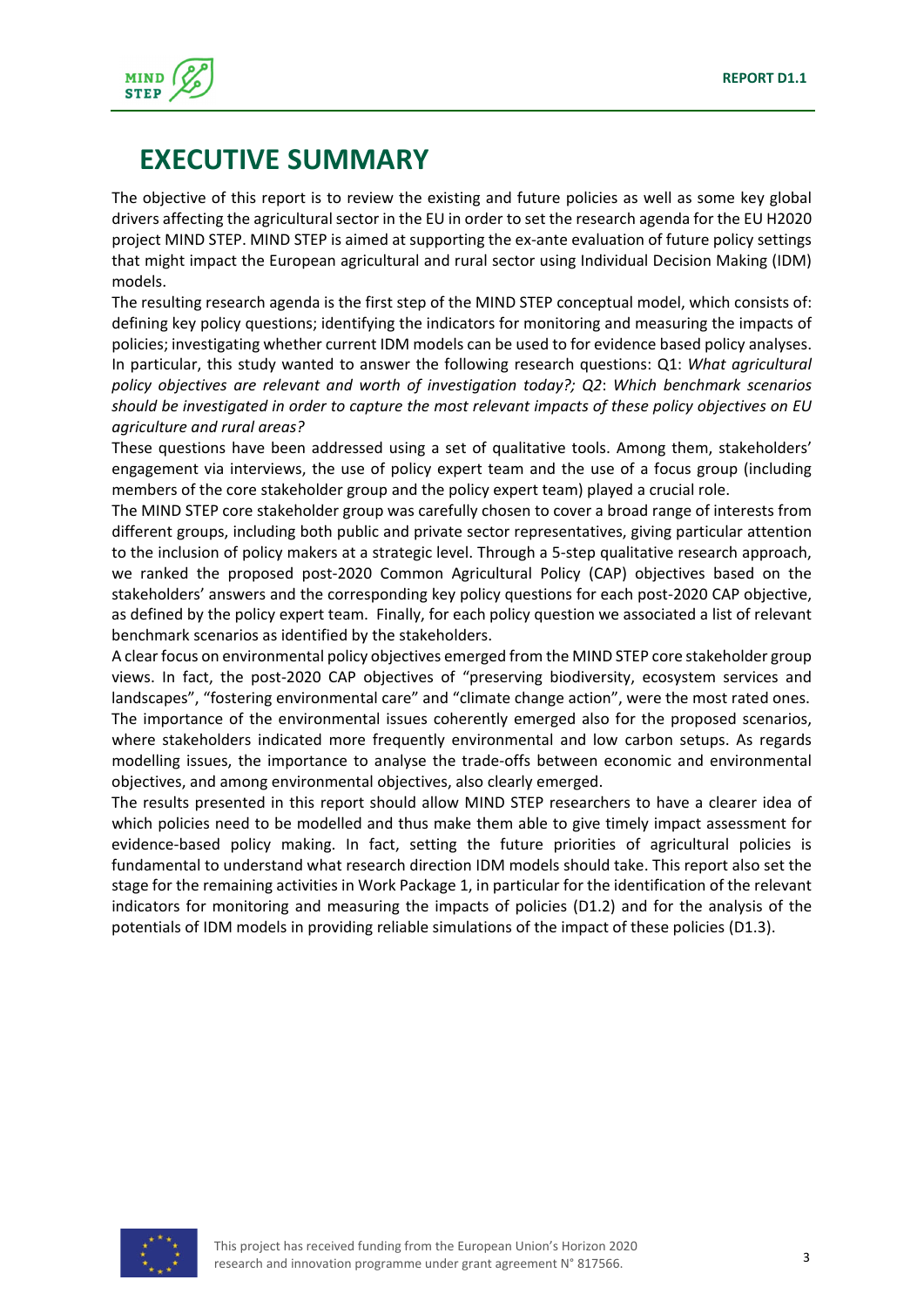

### **1. INTRODUCTION**

The initiative "Better Legislation EU" launched in 2015 embraces all EU legislation processes and is aimed at putting better regulation at the heart of EU decision-making. Impact assessment and evaluations provide a sound basis for political decision‐making, thus they are at the heart of this approach as they allow the implementation of evidence‐based policy making.

In this context, the scientific community plays a fundamental role in providing quantitative ex-ante impact assessment analysis to the policy makers, helping the "better regulation EU" process supporting evidence-based policy making and thus improving the science policy dialogue.

For the agricultural sector, the scientific community should develop reliable explanatory models of agricultural systems that allow the assessment of effectiveness and efficiency of policy measures in the absence of empirical data.

Over the last years, the so-called Individual Decision Making (IDM) models have become very relevant in modelling agricultural systems and the impacts of agricultural and rural policies (Kremmydas et al., 2018). These models are appropriate instruments to understand farmers' behaviour in response to policy changing, mostly at the local level (An, 2012; Magliocca *et al*., 2015). They focus on behaviour of individual farmers, interaction among farmers, and between farmers and other actors in the food supply chain and in the non-food sectors. They represent a process-based "bottom-up" approach that, without a priori assumptions on the aggregate system properties, is aimed at analysing the behaviours and interactions among single autonomous agents in order to simulate developing phenomena (Brown *et al*., 2016; Helbing, 2012; Kremmydas et al., 2018).

Since these models appeared in the literature only recently, they have been first applied to a limited type of research questions and also used for a limited set of EU wide impact assessments. It is therefore important to, first, understand what key policy questions(and related benchmark scenarios) are relevant to the European agricultural sector and, second, try to understand whether and how IDM models can accommodate those policies to evaluate their impact on the agricultural sector.

Thus, the objective of this work is to set the research agenda for the H2020 project MIND STEP (Modelling INdividual Decisions to Support The European Policies related to agriculture) which is aimed at developing a highly modular and customisable suite of IDM models focussing on behaviour of individual agents in the agricultural sector. This research agenda should then be used to analyse the impacts of policies in order to support the ex-ante evaluation of future policy settings that might impact the European agricultural and rural sector. Also, it could be suitable to investigate whether current IDM models can be used to analyse these policy scenarios.

In the EU, this objective is very relevant in the light of the forthcoming deep policy changes foreseen by the Farm to Fork (European Commission, 2020) and European Green Deal (European Commission, 2019) strategies and the forthcoming reform of the Common Agricultural Policy (CAP) (European Commission, 2018). These policy changes are in fact supposed to have a great impact on the agricultural and rural sectors as the European Green Deal is aimed at transforming the EU into an economy *"where there are no net emissions of greenhouse gases in 2050 and where economic growth is decoupled from resource use*", while the Farm to Fork strategy, which is at the heart of the Green Deal, "*addresses comprehensively the challenges of sustainable food systems and recognises the inextricable links between healthy people, healthy societies and a healthy planet*". This strategy recognizes that a resilient and sustainable food system can also offer economic gains and ensure that the recovery from the COVID‐19 pandemic crisis puts the EU on a sustainable path. However, since these policy transition will take place during the implementation of the forthcoming reform of the CAP, the timing further complicates the design of policy scenarios regarding the EU agricultural and rural areas.

In this context, this study aimed to answer the following research questions: Q1: *What agricultural policy objectives are relevant and worth of investigation today?;* Q2: *Which benchmark scenarios should be investigated in order to capture the most relevant impacts of these policy objectives on EU agriculture and rural areas?*

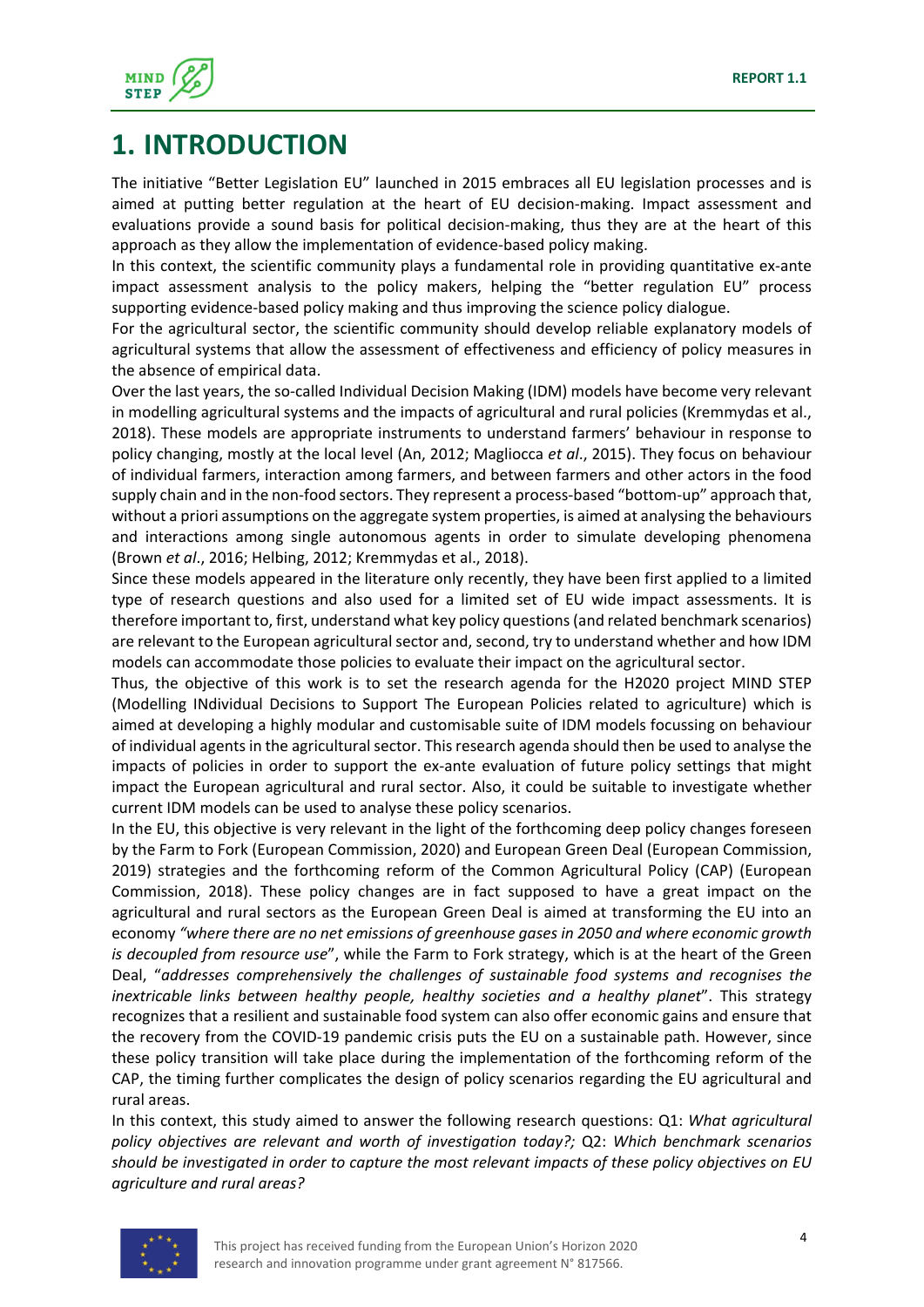

We addressed these fundamental issues using a set of qualitative tools including: (i) desk research on qualitative research approaches and virtual meetings by the research group that has coordinated the work; (ii) desk research and virtual meetings by a policy expert team on the key policy questions related to agricultural and rural areas; (iii) consultations with public and private stakeholders in order to canvass their opinion on which policy questions deserve attention from the farming sector perspective and which benchmark scenarios are worth modelling.

The stakeholders' engagement played a crucial role. In fact, since a common vision of the key policy questions greatly facilitates the communication between model developers and end‐users, especially policy makers, engaging a broad class of stakeholders should help improving models' design and uptake in a science‐policy dialogue perspective.

This exercise should allow researchers to have a clearer idea of which policies need to be modelled and thus make them able to give timely impact assessment for evidence-based policy making, thereby improving the science policy dialogue. In fact, setting the future priorities of agricultural policies is fundamental to understand what research direction these models should take.

In section 2 we present the materials and methods used; in section 3, we present the main results and in section 4 we discuss them; while in section 5 we present the conclusions.

# **2. MATERIALS AND METHODS**

We carried out the analysis through a five-steps process using different research tools and involving different actors. In particular, in the first step the policy team of the project's consortium has been involved to define the policy questions per each key policy objective. Then, from step 2 to step 4, the MIND STEP core stakeholders' group has played a prominent role in defining and ranking the policy objectives and in identifying the scenarios to be modelled for each policy objective.

The work has been then finalised in step 5 with the final list of key policy questions and benchmark scenarios. We describe this five-steps process in detail throughout the next sub-sections and synthetize it in figure 1.

### **2.1. Key policy questions definition**

The first step of the process was to prepare a draft proposal on the "key policy questions" to be answered by the MIND STEP modelling system. To this scope a "policy expert team" has been created in the project; this group consisted of researchers belonging to the project's consortium which had a high academic profile in policy evaluation and impact assessment methods.

The policy team reviewed the existing policies and future polices and analysed key global drivers affecting the agricultural sector in the EU. The discussion within the group included the current CAP and the post‐2020 CAP legislative proposal and other policies affecting the agricultural and rural areas. After a preliminary analysis and discussion, the group decided to focus on the post‐2020 CAP objectives as they are wide ranging and already include many global drivers (e.g. climate change, environment, food consumption, health, energy, innovation). In addition, the CAP reform represents one of the most important policy changes that will impact European agriculture in the near future.

Thus, first, the policy expert team extracted highly pertinent key policy questions from the nine post‐ 2020 proposed CAP objectives (European Commission, 2018). Secondly, they evaluated all the relevant policy questions identified through this method against a set of predetermined selection criteria previously agreed among them. These criteria were:

- 1. Select policy questions that have an impact on IDM by farmers (or, in some cases, on collective decisions by farmers);
- 2. Select policy questions related to medium-long term fundamental issues (i.e. five-seven years horizon) and affecting a large number of farmers, to analyse issues that impact a large portion of EU agriculture;

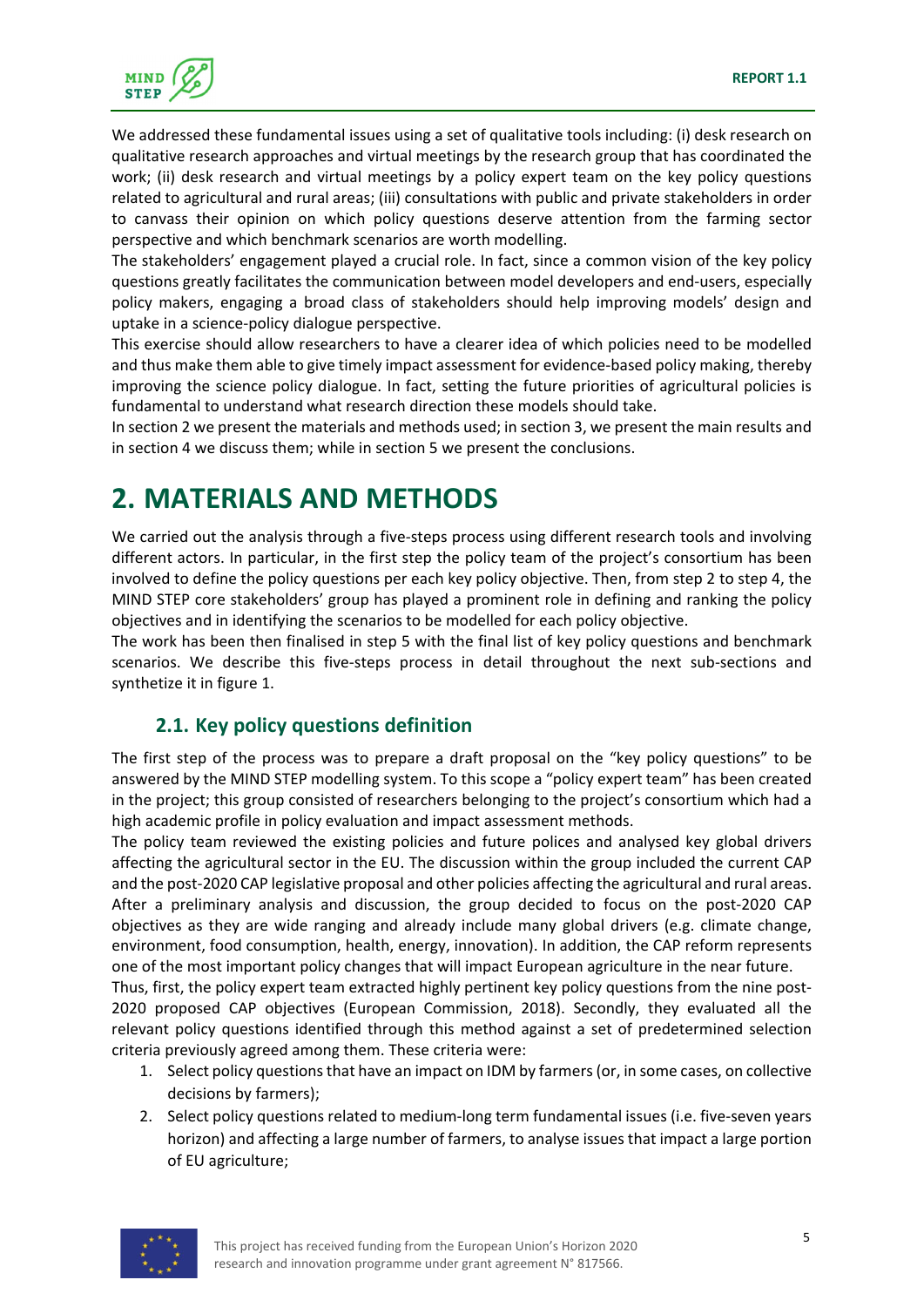

- 3. Try to identify policy questions for which (actual and potential) tools can be modelled within the project toolbox. This criterion includes, among others, selecting policies for which it is possible to identify a baseline against which to develop appropriate scenario analysis;
- 4. Give special weight to environment and climate issues, in the light of the prominence of these objectives for the EU policy agenda.

The work of the policy expert team provided key inputs for the following step 2 and 5. As regards step 2, first, they gave the clear indication to focus on the post‐2020 CAP proposed objectives to have the stakeholders' opinion on them. Secondly, they clearly defined the criteria to be used by the stakeholders to select the pertinent scenarios.

As regards step 5, the policy questions identified in step 1 have been used to define the list of key policy questions and benchmark scenarios (see Figure 1).

### **2.2. The stakeholders' selection**

The key phase of the process has been centred on the stakeholders' engagement. This pivotal phase involved 4 different steps (from 2 to 5 in figure 1).

Step 2 of the process consisted in selecting the MIND STEP core stakeholders' group.

Stakeholder engagement has been increasingly pursued in research projects and set in into sustainability sciences (Neshover et al., 2013; De Vente et al., 2016; Hagemann et al., 2020), as it increases the quality and relevance of the research by considering more comprehensive information inputs (Reed, 2008; Reed et al., 2009).

In the present study, the core stakeholder group selection has been carried out to accurately cover different interests' groups, including both public and private sector representatives (e.g. EU, national and regional policy makers, farmers' organisations, international organisations, researchers), and considering gender balance.

Particular attention has been given to the inclusion of two kind of stakeholders: policy makers and researchers. Policy makers at a strategic level are expected to focus on questions with medium to long term time horizon. In light of this objective, we strived to involve people who champion, oversee or guide agricultural policy processes in high level institutions, in order to also foster the dialogue between science and politics (Neßhöver et al., 2013; Greenhough et al. 2020).

Researchers are expected to prioritise policy questions and modelling needs, thereby complementing the work of the policy expert team. Thus, we aimed to include stakeholders that were familiar with the project's modelling approach and can be potentially interested in using the modelling tools developed in the project.

The final stakeholder group composition, thus, was made of 10 people in total, with a large representation of researchers and policy makers and less producer group representatives (see table A1 for the full list of stakeholders). This size and composition of the stakeholder group may have potentially affected the outcomes of the study. However, some measures have been agreed before the interviews in order to mitigate the potential impact of these biases. For example, it has been decided to eventually give higher weight to the replies of the underrepresented groups and consider less relevant those objectives or scenarios that might been pointed only by one stakeholder category (see section 4 for further details).

### **2.3. The stakeholders' interviews**

In the third step, we held individual interviews with the stakeholders' group. We administered a total of 10 interviews between 19 May and 9 June 2020. Since the Covid‐19 pandemics hindered the arrangement of physical meetings, we organized a series of online meetings.

The interviews were aimed at: (i) supplementing the work of the policy expert team by providing the perspective of heterogeneous interest groups; (ii) gathering information on key policy issues regarding

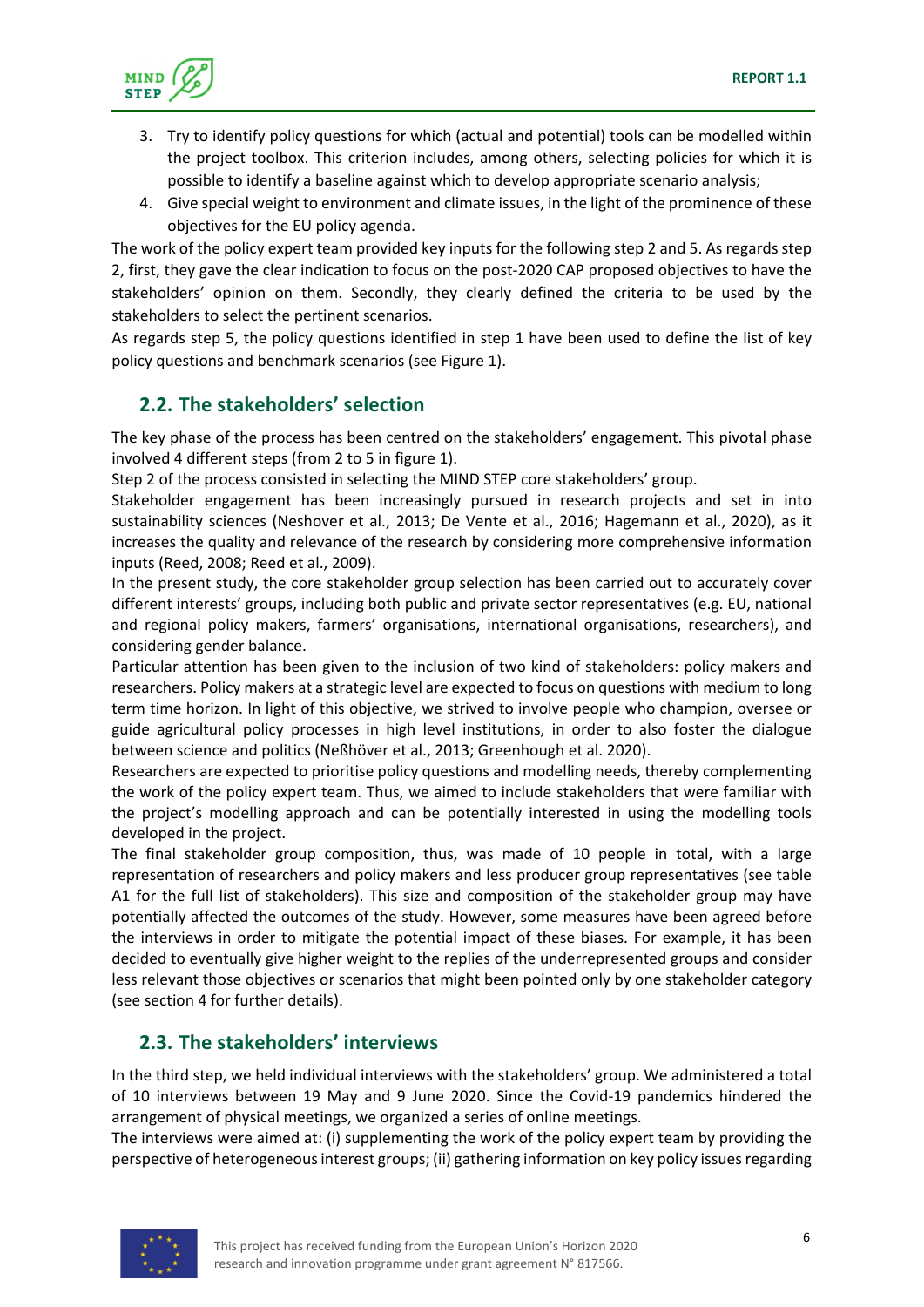

the future of agriculture, in order to explore the user needs in relation to modelling and scenario analysis.

We chose to conduct semi-structured interviews, as with this approach the interviewer asks only a few predetermined inquiries, while the rest of the questions are not planned. Of course, with this method, the specific topics that the interviewer wants to explore should be defined in advance and, usually, preparing a schematic guide is beneficial to address the conversation. This instructional document is typically an informal hierarchy of topics and questions that the interviewer can ask in different ways to different participants. In this work, we defined three groups of topics based on the issues that we wanted to investigate. We also kept the same ordering for all the participants, while small differences emerged depending on the respondents' experience and position.

The main advantages of semi-structured interviews are basically two: first, informants get the freedom to express their views and the interviewer can be more conversational, thus facilitating two‐way communication. Second, both the interviewed and interviewer can ask for clarifications. On the cons side, semi‐structured interviews are rather time‐consuming and thus they cannot be used for large groups of informants.

Each interview covered the following three general topics: (i) "*What agricultural policy objectives do you consider relevant and worth of investigation today and for what reasons?*"; (ii) "*Among the* proposed post-2020 CAP objectives, which one you consider to be most relevant and for what reason?"; (iii) "*In this moment, which benchmark scenario could be useful to investigate in order to capture its relevant impacts on EU agriculture and rural areas?*".

To avoid influencing one interviewee's replies, we designed the first question to be as generic as possible. We then posed a more structured inquiry addressing the post-2020 CAP objectives.<sup>1</sup> Moreover, in order to let emerge global drivers not considered by the policy team, we have complemented question (i), when needed, by explaining that the policy objectives may be influenced by the need to respond to new global drivers affecting the agricultural sector.

Prior to discussing the policy questions, we asked the interviewee about her/his working position and her/his knowledge of modelling tools and possible use in his working activity.

To be useful to the project's purposes, we also asked the interviewees to keep in mind that the prioritization and suggestion of policy issues should have complied with the following requirements<sup>2</sup>:

- 1. Select policy issues that have a clear linkage with a relevant EU policy issue related to agriculture
- 2. Select policy issues that point to a measurable phenomenon (e.g. production, investments, labour use, farmers' income change, structural changes at farm and sector level, environmental impact like GHG emissions, etc.)
- 3. Select policy issues that have an impact on farm management/individual decision making by farmers (or in some cases, on collective decisions by farmers)
- 4. Select policy issues related to medium-long term fundamental issues (i.e. five-seven years) and affecting a large share of EU farmers.

 $<sup>2</sup>$  These requirements reflect some of the selection criteria used by the policy team, but they have been</sup> described in a slightly different way to be more understandable by an audience that could not include academic representatives.



 $1$  To facilitate the stakeholders' answering to the second question, a slide listing the post-2020 CAP objectives has been shown to the participants.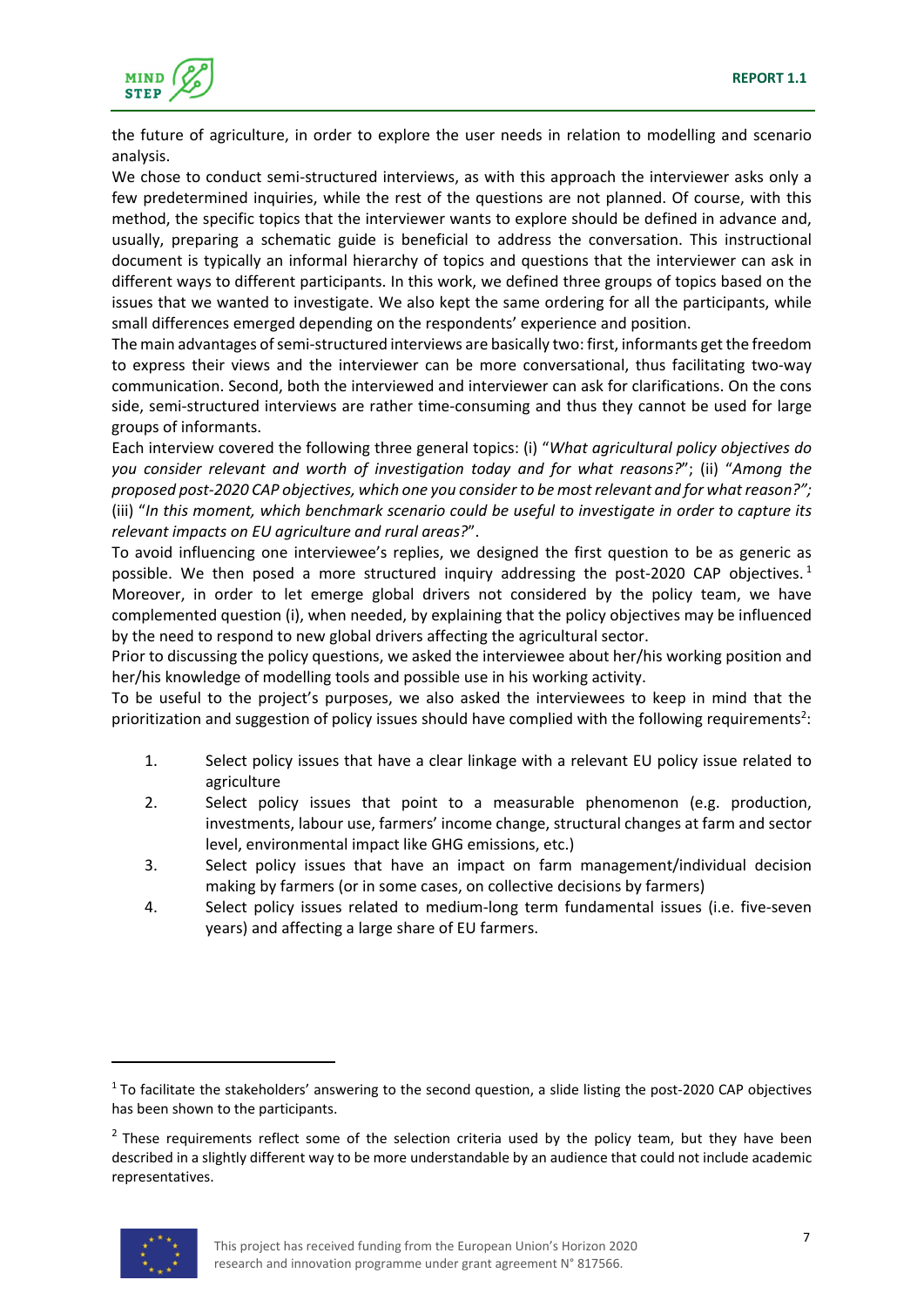

#### **2.4. The focus group**

In the fourth step, after the interview sessions, we summarized the results by drafting a shortlist of policy questions (including post‐2020 CAP objectives) and benchmark scenarios.

Those materials have been prepared for presentation at the focus group (stakeholders, policy expert and research team) meeting. We chose to discuss within a focus group setting because this approach is recognised as a useful tool to gather qualitative information to answer specific research questions (Bloor et al., 2001). It is therefore helpful to learn more about a subject and to discover stakeholders' opinions (Morgan and Krueger, 1993). In addition, they are useful to let opinions emerge that would not be detectable through other social research methods, such as one‐to‐one interviews or questionnaire surveys (Gibbs, 1997). This type of discussion may also provide scope and space for interdisciplinary and transdisciplinary conversations with key stakeholders, letting emerge interesting cross‐cutting issues for future research.

Of course, focus groups have also several drawbacks. First, the representativeness of the groups may be questionable (Gibbs, 1997). Therefore, they might not provide accurate information on what the reference population thinks about a certain topic (Gamboa and Munda, 2007). Also, if not adequately moderated, it might be difficult to identify an individual message (Gibbs, 1997) as some participants might be discouraged to expresstheir opinion because of the absence of confidentiality (Gibbs, 1997), or due to differences in "social status" that may originate silence among some participants (Bloor et al., 2001)<sup>3</sup>. It could also happen that some participants monopolize the discussion (Smithson, 2000), perhaps due to power relations (Bloor et al., 2001). Although the moderator of the discussion has control, there is no guarantee that some participants may remain silent due to lack of confidentiality, differences in social status or due to established power relations. Having these caveats in mind, we have tried to control for all of these possible drawbacks during the meeting.

The focus group meeting was organized on 24 June 2020. Due to the Covid‐19 emergency, however, the focus group took place online via Microsoft Teams®. The number of participants was 22; almost all stakeholders (8 out of 10) attended and helped generating further discussion, together with the five researchers from the research group and nine members of the policy team.

Although the online setting may not be ideal for the discussion, housekeeping rules were clarified before the meeting, and the discussion proceeded rather smoothly. In our experience, none of the drawbacks of focus group methods listed above have emerged during the meeting.

The objectives of the focus group were essentially two: first, to present the results of the interviews to the experts of the core stakeholder group and, second, to get their feedbacks and foster discussion among all the participants. After a brief introduction and participants' self-introduction, the meeting proceeded asintended: results were presented, feedbacksfollowed and generated a lively discussion.

#### **2.5. Definition of the key policy questions and scenarios**

During the fifth and last step, all the results from the focus group meeting were summarized and complemented with the work of the policy expert team. This desk work, also supplemented by feedbacks from the project's partners, allowed us to come up with a final shortlist of key policy questions and related benchmark scenarios that are worth of investigation in the light of the forthcoming EU policy changes.

Figure 1 - The five-step process: actors involved, tools used, and output obtained in this research exercise.

<sup>&</sup>lt;sup>3</sup> In the present exercise, these drawbacks should have been weakened by the fact that we already had individual interviews that should have given the possibility to everyone to let his opinion emerge in confidentiality.

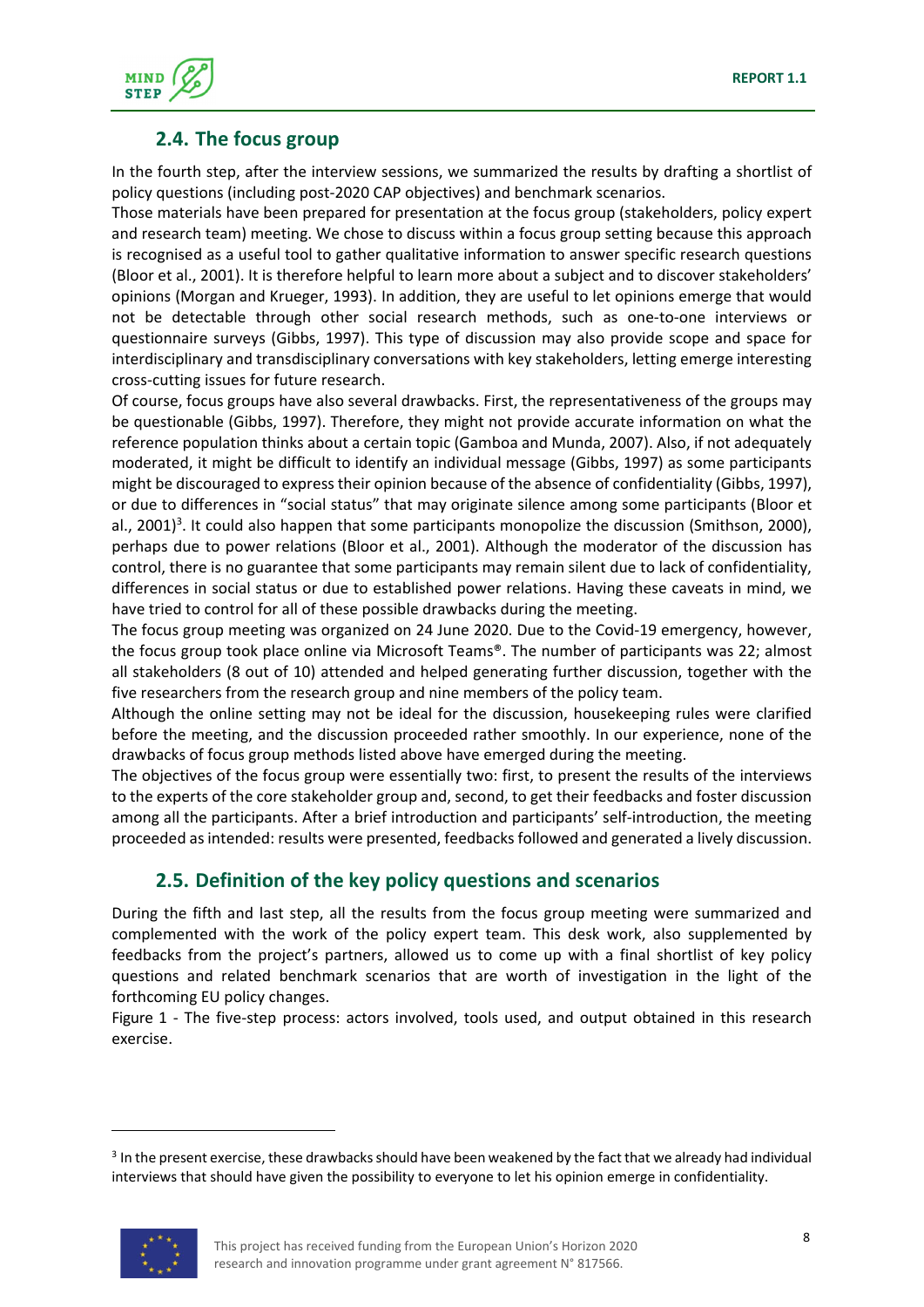

*Figure 1 Actors, tools and output of each step of the proposed approach*

# **3. RESULTS**

**MIND STEP** 

### **3.1. Policy questions reflecting the post‐2020 CAP objectives**

The policy expert team developed a conceptual matrix in which they associated sensible policy questions to each of the nine post‐2020 proposed CAP objectives. These policy questions were then evaluated against the above listed selection criteria and selected according to their relevance to the project. Table A2 in the annex reports the results of this work.

Overall, all the nine objectives seem to be covered by the project modelling tools, with various degree of inclusion. However, 3 out of 9 items, namely support generational renewal, vibrant rural areas and protect food and health quality, seem less explorable.

Figure 2 summarizes the results of the evaluation of the policy questions against the selection criteria. Coherently with the project's scope, the policy team has selected only policy questions that have an impact on IDM by farmers (or, in some cases, on collective decisions by farmers), thus selection criteria 1) has been satisfied by all the policy questions proposed.

The bulk of the 23 policy questions refers to medium‐long term fundamental issues. Almost half (10 out of 23) gives special weight to environment and climate change. 15 out of 23 can be (actually or potentially) modelled by the project's toolbox for quantitative evaluation. For 13 questions it is easy to identify a baseline of policies against which to develop appropriate scenario analysis.

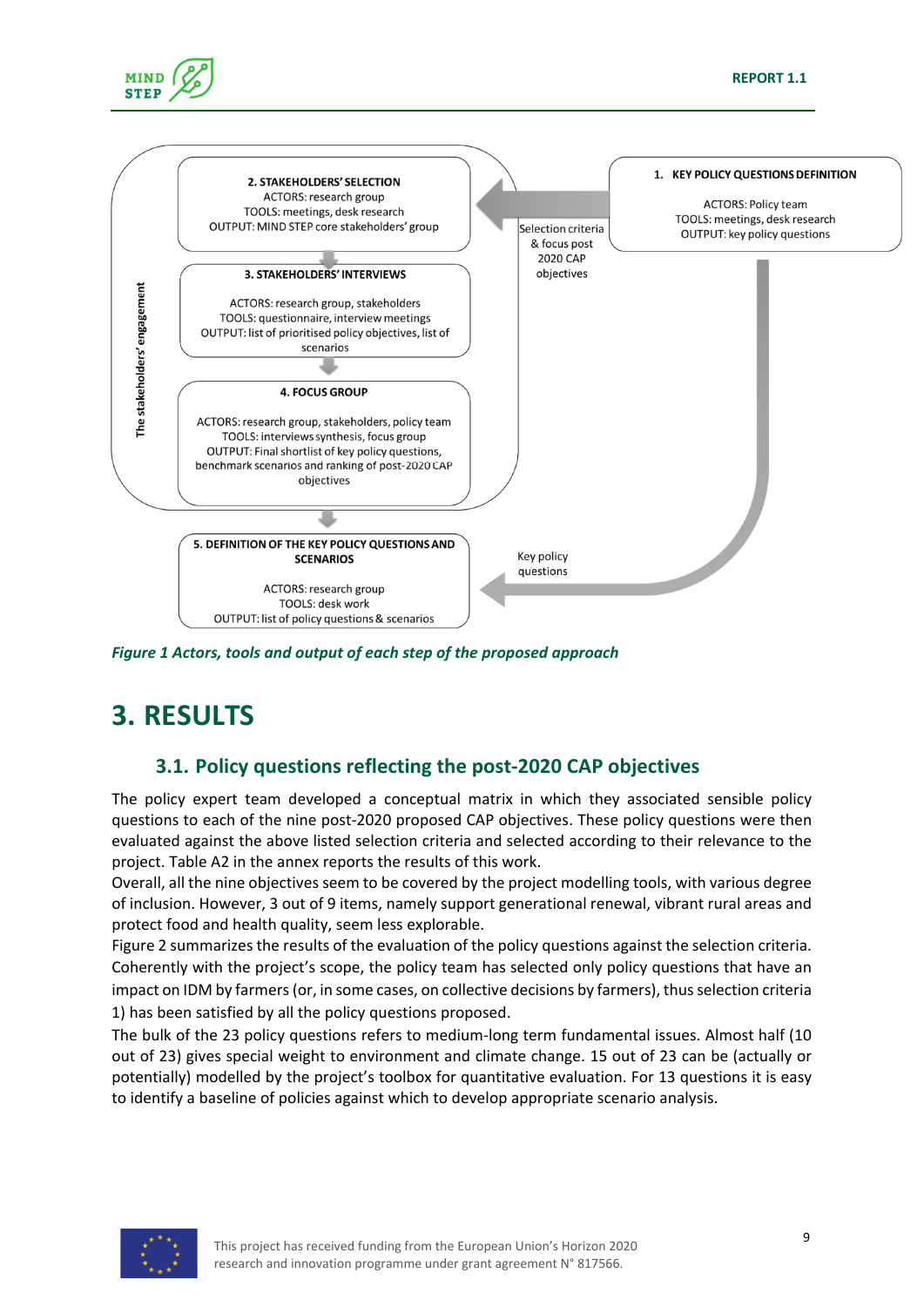



#### *Figure 2 Evaluation of the policy questions against to the selection criteria.*

Source: policy team.

#### **3.2. The stakeholders' contribution**

#### 3.2.1. Most relevant post‐2020 CAP objectives

As detailed in the previous section, during the interviews, stakeholders were asked which of the proposed post‐2020 CAP objectives they considered most relevant. Each respondent could indicate more than one objective. Figure 3 shows a histogram of the replies.



*Figure 3: Replies to the question on the most relevant post‐2020 CAP objective* 

Source: stakeholders' interviews.

A clear focus on environmental objectives emerged, with (a) preserving biodiversity, ecosystem services and landscapes, (b) fostering environmental care and (c) climate change action being the most rated post‐2020 CAP objectives.

This ranking is not univocal as, for some stakeholders, economic objectives were more important, and, in general, all stakeholders considered all nine objectives relevant and worth of investigation. Interestingly, however, this ranking is in line with what emerged from the policy expert team analysis of the post‐2020 CAP proposed objectives. Indeed, the last three policy objectives, that were deemed marginal to the project's scope and poorly manageable within the scope of the modelling effort, are

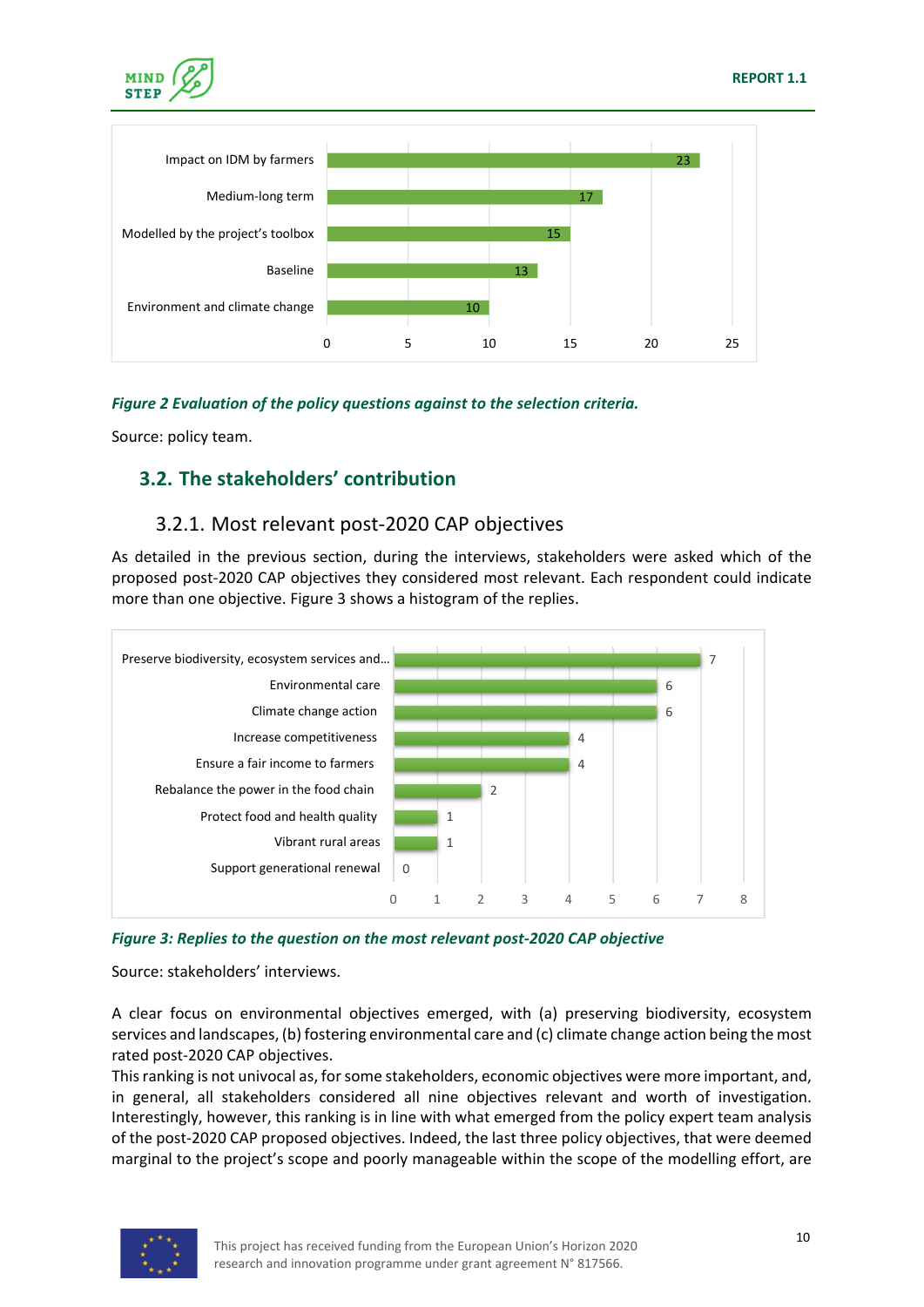

also the items regarded as less important by the stakeholders' group (i.e. protect food health and quality, vibrant rural areas and support generational renewal).

### 3.2.2. Key policy objectives

Results for the key policy objectives differ slightly because, unlike the above discussion, stakeholders were not influenced and restricted to discuss post-2020 CAP objectives.

Almost all stakeholders mentioned, with different degrees of emphasis, environmental topics, highlighting the importance of balancing the economic and environmental performance of the primary sector. Skimming through the most recurrent answers, the shortlisted policy objectives shown to the stakeholders during the focus group were:

- 1. joint environmental and economic performances: provision of enough healthy food with minimal impact on the environment and reduced reliance on subsidies, increasing efficiency, climate change adaptation and resilience;
- 2. provision of environmental public goods with a special focus on climate change mitigation;
- 3. increasing competitiveness: viable farm communities less dependent on subsidies; better risk management;
- 4. foster innovation in agriculture.

In general, all the stakeholders were substantially in line with the proposed list. They also stressed its ambitiousness and pointed out how challenging analysing these objectives will be. Then, a discussion started on the possible overlaps between objectives 1 and 2, but it has been stressed that the provision of environmental public goods (objective 2) has a wider scope than just minimizing the negative impacts of agriculture.

Of course, the boundaries between these objectives are quite often thin and subjective. This final shortlist summarizes the different opinions emerged that, as anticipated, have many common points. To complete and better argument the proposed list, the stakeholders also emphasized the following aspects:

- a) food supply chain connections, from consumer to farmers, should be emphasised considering the Farm to Fork strategy approach;
- b) a specific focus should be dedicated to the multiple trade‐offs between economic and environmental objectives and among environmental objectives, e.g. climate change mitigation vs. biodiversity preservation;
- c) a major emphasis has been placed on biodiversity issues linked not only to farming practices, but also to land and pesticide use;
- d) short-term vs long-term effects of the different scenarios should be explored (e.g. biodiversity effects can be different in the long term);
- e) the structural change impact of investments at farm level and of adoption of new technologies should be analysed.

#### 3.2.3. Benchmark scenarios

Finally, the stakeholders were shown the set of proposed benchmark scenarios that emerged from the vis‐à‐vis semi‐structured interviews during which each respondent was asked to select more than one option.

We summarise the results of this process by classifying the type of scenarios proposed according to their main topic. Then, for each topic, we indicate two data: the number of scenarios suggested by the stakeholders per topic and the number of times a topic was indicated in the replies (Table 1).

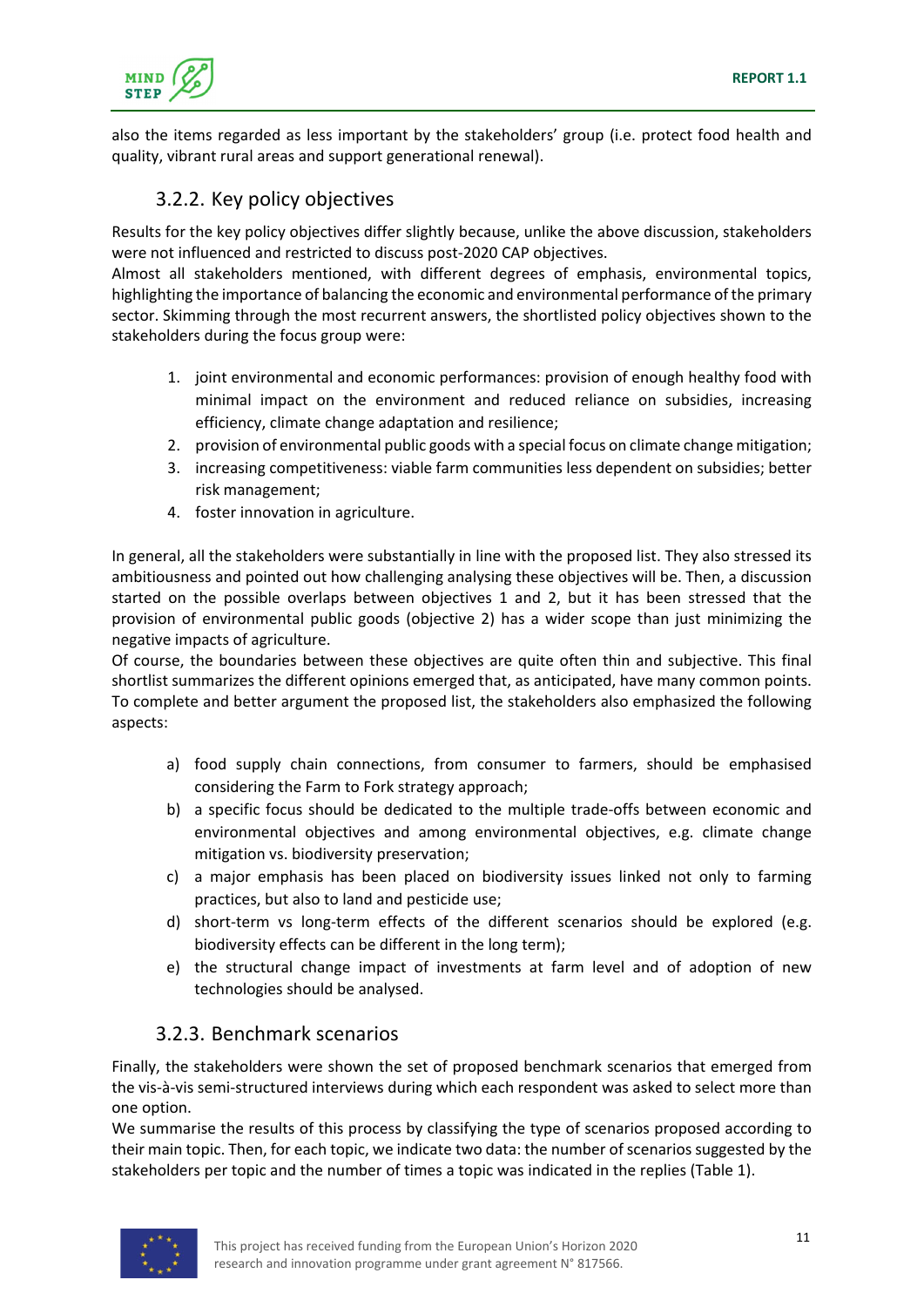

*Table 1 Proposed benchmark scenarios grouped by category with number of scenarios listed and of stakeholders' replies*

| <b>Scenario type</b>                | <b>Number of scenarios</b><br>proposed | <b>Number of times cited</b> |
|-------------------------------------|----------------------------------------|------------------------------|
| <b>Environmental</b>                | 5                                      | 10                           |
| Low carbon scenario                 |                                        | 9                            |
| <b>Animal welfare</b>               |                                        | $\overline{2}$               |
| <b>First Pillar Payment Changes</b> | 4                                      | 4                            |
| <b>Cross-cutting issues</b>         | 3                                      |                              |
| <b>Modelling issues</b>             | 5                                      |                              |

Source: stakeholders' interviews.

The importance of the environmental issues also emerged within the discussion of the proposed scenarios, where stakeholders indicate environmental and low carbon setups more frequently. Environmental type scenario included creating markets for ecosystem services or fostering their implementation. Low carbon type scenario included the impact of different mitigation measures (livestock number, nutrient management) and simulations of policy instruments (e.g. carbon taxes, nutrient quotas, subsidies, etc.). Farm to Fork strategy type of scenario (e.g.: ‐ 50% chemicals; 25% organic UAA, etc) have also received great attention, since interviewstook place on the same daysthe corresponding strategic document was released. First pillar payments changes include the complete removal of subsidies and the re‐coupling of support to environmental services.

Cross‐cutting issues involved fostering the adoption of risk management tools and evaluating the impact of technology adoption and energy transition on multiple indicators (farm, environmental and societal). Modelling issues included the possibility to model collective payments to farmers (i.e. the coordination of different farmersto provide environmental outputs), the dynamic analysis of different scenarios (i.e. the impact of the timing of the introduction of a new policy) and the specific evaluation of the new "CAP delivery model" that allows differentiating the responses by Member States.<sup>4</sup>

The following list represents the preliminary shortlisted scenarios presented to the stakeholders during the focus group, based on the frequency by which any scenario had been previously indicated:

- 1. creating markets for ecosystem services (including carbon sequestration);
- 2. adopting collective payments to farmers (landscape approach to biodiversity);
- 3. Farm‐to‐Fork strategy‐type scenario: Mandatory reduction of input use (e.g. ‐50% pesticides, etc.);
- 4. allocating x% of the farm area to a public good use (proxy) especially for arable farms;
- 5. creating incentives for energy transition in agriculture (e.g. renewables);
- 6. introducing different GHG mitigation measures (i.e. constraints on livestock numbers and/or on nutrient disposal);
- 7. adopting carbon taxes on agricultural production;
- 8. adopting subsidies targeted to climate change mitigation;

<sup>&</sup>lt;sup>4</sup> The importance of trade barriers (i.e. carbon adjustment tax at the borders, or pesticide regulations such as glyphosate use) has been often highlighted. However, as trade issues are not among the project's objectives, the IDM models will not directly look at trade issues, although some impacts of trade policies may be evaluated.

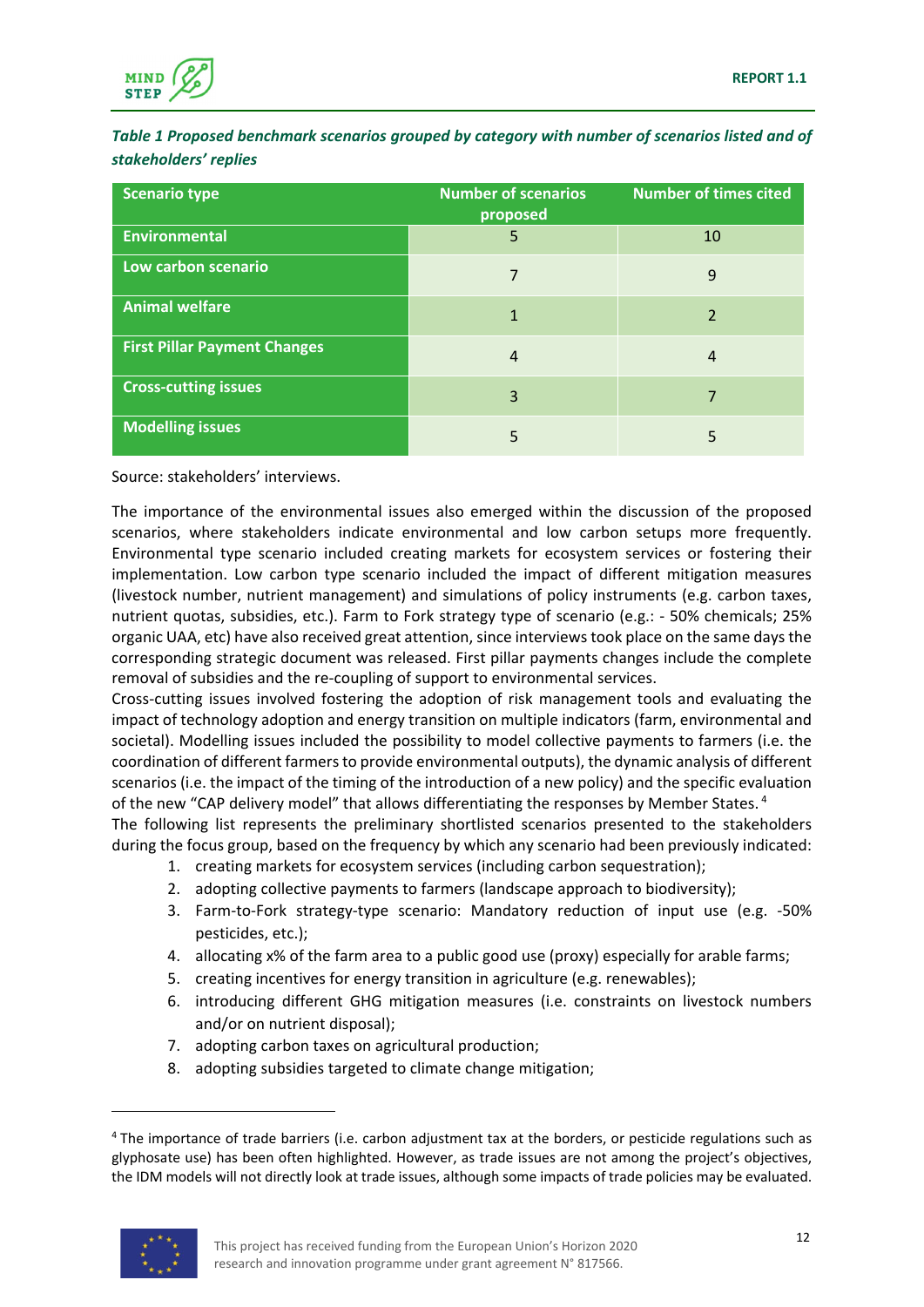

- 9. adopting a carbon border tax adjustment together with previous instruments;
- 10. simulating the impact of changes in diets on the agricultural sector (e.g. reduction of meat consumption);
- 11. introducing incentives to increase carbon sinks by farmers (and measure the impact of different land use options);
- 12. simulating land use changes derived from different livestock management options (e.g. more grazing, constraints on feed, constraints on livestock numbers, etc.);
- 13. increasing the share of subsidies used for innovation adoption (precision agriculture, conservation agriculture, 5g, robotics, Artificial Intelligence, Blockchain, etc.);
- 14. introducing first pillar payments changes (removal, full decoupling, linkage of payment to farm labour rather than to farm area, re-coupling to public goods and ecosystem services);
- 15. adopting publicly supported risk management tools;
- 16. introducing measures to deal with animal welfare issues.

After the discussion in the focus group meeting, the following points of attention emerged:

- 1. behavioural factors should be carefully considered as they represent relevant cross-cutting issues across scenarios (e.g. climate change mitigation vs. risk management scenarios);
- 2. collective payments to farmers and results-based payments should deserve specific attention in modelling;
- 3. models should distinguish the scale of the farmers for accessing specific policies, since small farmers may have more difficulties than large farmers (i.e. for certification policies);
- 4. modellers should make a specific effort in modelling certification and labelling policies and the related investments that are very relevant in the Farm to Fork strategy (i.e. animal welfare labelling, carbon, biodiversity and other ecosystem services);
- 5. modelling efforts on innovation should consider investment behaviour specifically targeted to innovation;
- 6. risk management is very important also for resilience evaluations (i.e. relatedto cliamate change adaptation)
- 7. adaptation to climate change should also be addressed;
- 8. the linkages and potential trade‐offs among outputs of the different scenarios should be clearly analysed, especially those linked to the environment;
- 9. a special attention should be dedicated to modelling the recoupling of payments to ecosystem services, the only rationale for maintaining such payments to farmers.

### **3.3. Definition of key policy questions and benchmark scenarios**

Table 2 presents a synthesis of the work in its entireness throughout steps 1 to 5.

In the table, the proposed post‐2020 CAP objectives are presented in the ranking resulting from the stakeholders' answers; for each post‐2020 CAP objective the list of key policy questions proposed by the policy expert team is also indicated. Finally, the table lists the corresponding relevant benchmark scenarios defined by the stakeholders and/or by the MIND STEP policy team.

The table helps clarifying which policy question (and related future CAP objective) each scenario should answer to.

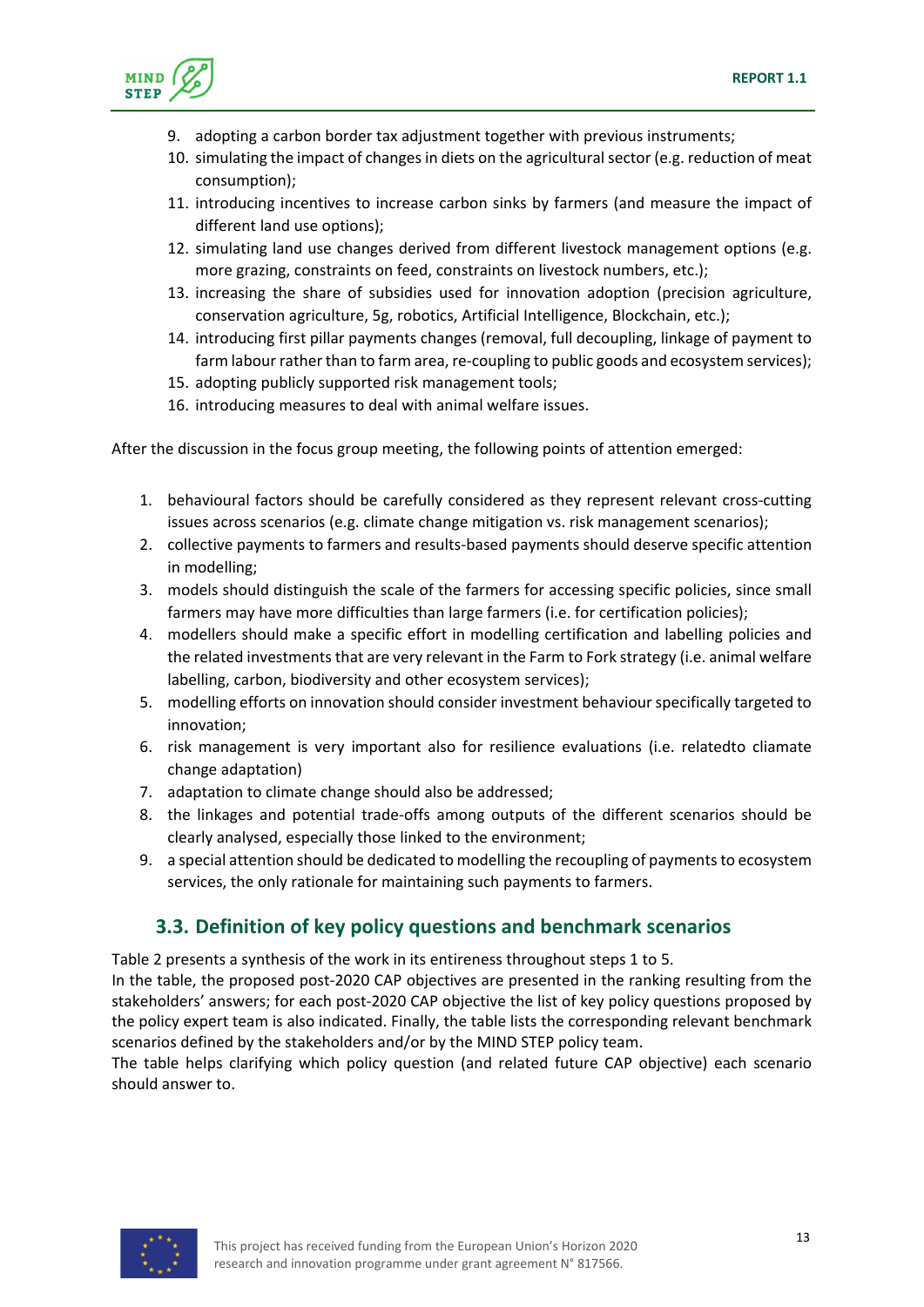

#### *Table 2 List of policy questions and benchmark scenarios*

| <b>Policy Objectives &amp; Related Key Policy Questions</b>                                                                                                           | <b>Scenario Proposed</b>                                                                                                                                              |
|-----------------------------------------------------------------------------------------------------------------------------------------------------------------------|-----------------------------------------------------------------------------------------------------------------------------------------------------------------------|
| Preserve biodiversity, ecosystem services and landscapes                                                                                                              |                                                                                                                                                                       |
| What is the impact of the various policy scenarios on farmland biodiversity?                                                                                          | Creating markets for ecosystem services                                                                                                                               |
|                                                                                                                                                                       | Adoption of collective payments to farmers (landscape approach to biodiversity)                                                                                       |
| Environmental care (air, soil, water)                                                                                                                                 |                                                                                                                                                                       |
| What is the impact of the various policy scenarios on soil protection (i.e. soil<br>fertility, soil erosion, etc.) and on water quality?                              | Farm-to-Fork strategy-type scenario: Mandatory reduction of input use (e.g. -50%<br>pesticides, etc.)                                                                 |
|                                                                                                                                                                       | Farm to Fork strategy-type scenario: Mandatory UAA cultivated with organic farming<br>methods (e.g. 25% UAA organic)                                                  |
|                                                                                                                                                                       | Adoption of collective payments to farmers (territorial approach to environmental<br>care) (e.g.: new approaches to nutrient policies or agri-environmental payments) |
| What is the potential impact of soil-protecting and water-saving technological<br>innovation (i.e. rotation, soil cover, precision agriculture, no-tillage, minimum   | Allocate x% of the farm area to a public good use (proxy) especially for arable farms                                                                                 |
| tillage, new irrigation systems, etc.) on some key agricultural indicators (i.e. crop<br>mix, yields, farm income, etc.)?                                             | Create incentives linked to the environmental footprint of agricultural activities                                                                                    |
|                                                                                                                                                                       | Create incentives for energy transition in agriculture (e.g. renewables)                                                                                              |
|                                                                                                                                                                       | Increased use of EU subsidies for various types of agri-environmental measures                                                                                        |
| <b>Climate change action</b>                                                                                                                                          |                                                                                                                                                                       |
| What is the likely impact of climate change trends (i.e. changes in temperature,<br>changes in precipitation, frequency and severity of extreme events, etc.) on some | Impact of different GHG mitigation measures (i.e. constraints on livestock numbers<br>and/or on nutrient disposal).                                                   |
| key agricultural indicators (i.e. crop mix, yields, farm income, etc.)?                                                                                               | Simulate the adoption of carbon taxes on agricultural production                                                                                                      |
|                                                                                                                                                                       | Simulate the adoption of emission trading systems between farms                                                                                                       |
|                                                                                                                                                                       | Simulate the adoption of subsidies targeted to climate change mitigation                                                                                              |

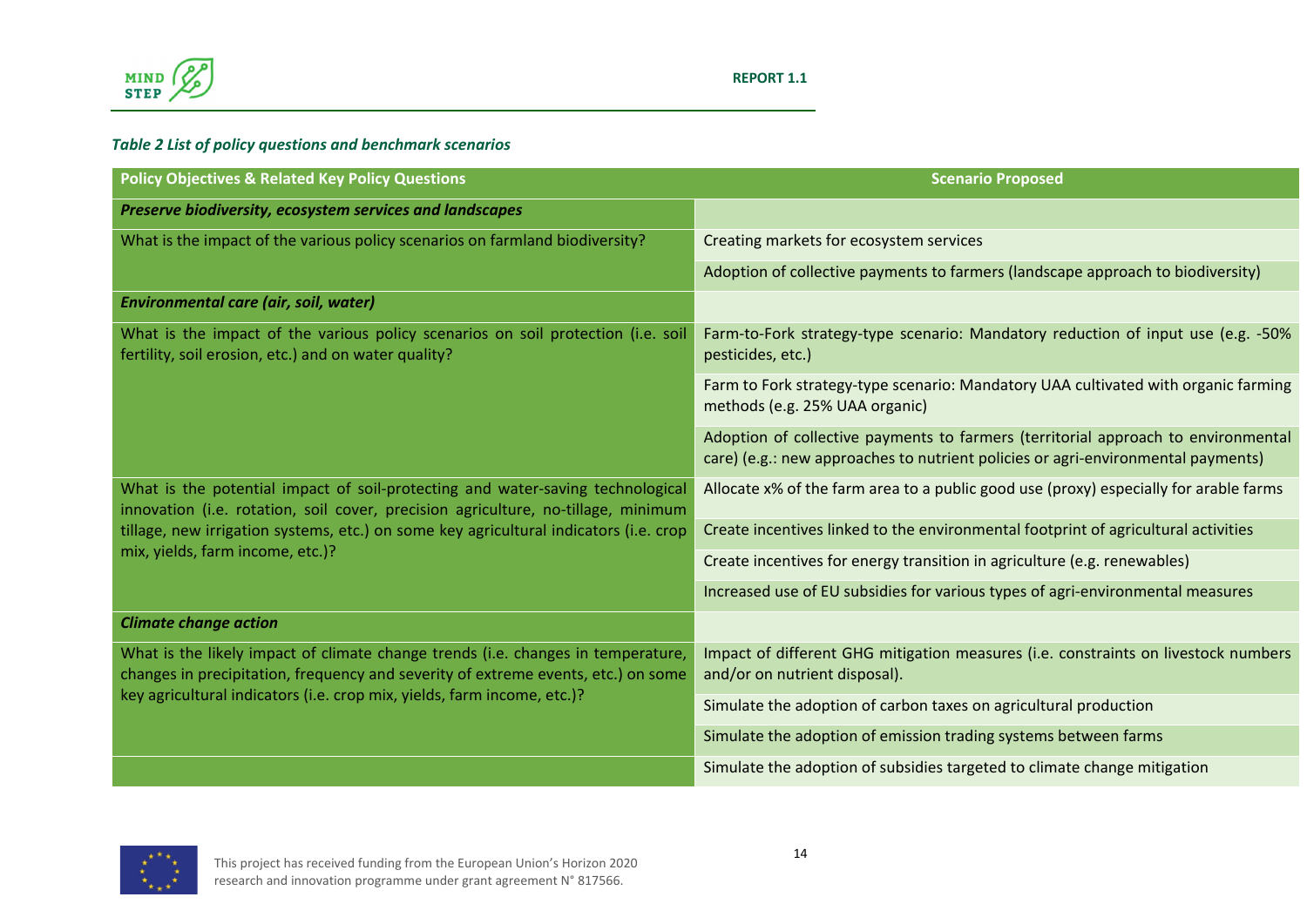

#### **REPORT 1.1**

| <b>Policy Objectives &amp; Related Key Policy Questions</b>                                                                                                                                   | <b>Scenario Proposed</b>                                                                                                                                          |  |
|-----------------------------------------------------------------------------------------------------------------------------------------------------------------------------------------------|-------------------------------------------------------------------------------------------------------------------------------------------------------------------|--|
| What is the impact of the various policy scenarios on GHG emissions due to<br>agriculture?                                                                                                    | Simulate the adoption of a carbon border tax adjustment together with previous<br>instruments                                                                     |  |
|                                                                                                                                                                                               | Simulate the impact on the agricultural sector of changes in diets (e.g. reduction of<br>meat consumption)                                                        |  |
| What is the potential impact of technological innovation (i.e. new soil<br>management techniques, biomass production, carbon sequestration technologies,                                      | Create incentives to increase carbon sinks by farmers (and measure the impact of<br>different land use options)                                                   |  |
| new livestock management, etc.) on GHG emissions?                                                                                                                                             | Simulate land use changes derived from different livestock management options (e.g.<br>more grazing, constraints on feed, constraints on livestock numbers, etc.) |  |
| <b>Increase competitiveness</b>                                                                                                                                                               |                                                                                                                                                                   |  |
| What is the impact of the various policy scenarios on individual farm productivity,<br>and then at the regional, country and EU level?                                                        |                                                                                                                                                                   |  |
| What is the impact of the various policy scenarios on productivity of the various<br>factor of production (i.e. land, labour? capital)                                                        | Model an increased use of subsidies for innovation adoption (precision agriculture,                                                                               |  |
| What is the potential role of technological innovation in productivity change?                                                                                                                | conservation agriculture, 5g, robotics, Artificial Intelligence, Blockchain, etc.)                                                                                |  |
| What is the potential impact of the various policy scenarios on the technological<br>choices by farmers (i.e. organic vs conventional agriculture; precision vs.<br>conventional agriculture) |                                                                                                                                                                   |  |
| <b>Ensure a fair income to farmers</b>                                                                                                                                                        |                                                                                                                                                                   |  |
| What is the impact of the various policy scenarios on individual farm income and<br>its distribution across country, regions, type of farms and fam size classes?                             | Model the removal of first pillar direct payments                                                                                                                 |  |
| What is the impact of changes in first pillar direct payments on farm income?                                                                                                                 | Model a further full decoupling of first pillar payments                                                                                                          |  |
|                                                                                                                                                                                               | Model a fundamental change in the distribution of direct payments (i.e. linkage of<br>payment to farm labour rather than to farm area or other parameters, etc)   |  |

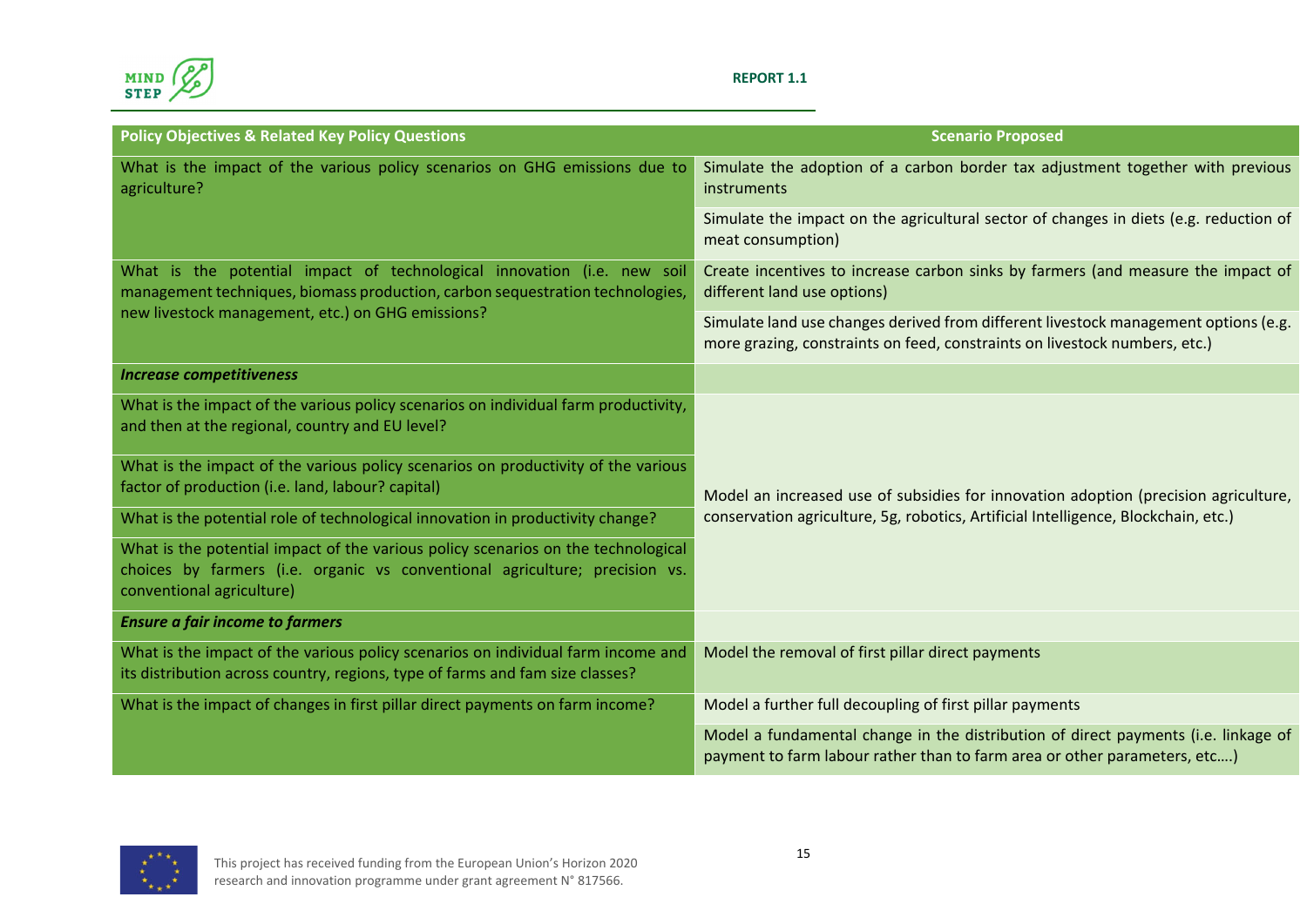

#### **REPORT 1.1**

| <b>Policy Objectives &amp; Related Key Policy Questions</b>                                                                                                                            | <b>Scenario Proposed</b>                                                                                       |  |  |
|----------------------------------------------------------------------------------------------------------------------------------------------------------------------------------------|----------------------------------------------------------------------------------------------------------------|--|--|
| How volatile is farm income under different policy scenarios and global shocks (i.e.<br>climate shocks, price shocks, etc.)?                                                           | Model a re-coupling of the First Pillar Payments to public goods and ecosystem<br>services                     |  |  |
|                                                                                                                                                                                        | Simulate other re-instrumentation for the first pillar payments                                                |  |  |
| What is the potential impact of risk management tools on the level and volatility<br>of farm income?                                                                                   | Model the adoption of publicly supported risk management tools (i.e. subsidised<br>income stabilisation tools) |  |  |
|                                                                                                                                                                                        | Model the impacts of the adoption of market-based risk management tools (future<br>markets, options)           |  |  |
| Rebalance the power in the food chain                                                                                                                                                  |                                                                                                                |  |  |
| What is the impact of the various policy scenarios on the distribution of value<br>added along the food supply chain?                                                                  |                                                                                                                |  |  |
| How relevant is the imbalance in market power along the chain in different<br>countries and sectors?                                                                                   | Simulate the adoption of supply chain management tools such as contracting and                                 |  |  |
| Can some policy tools contribute to rebalancing market power along the chain (i.e.<br>farmers' cooperatives, producer organisations, inter-branch organisations,<br>contracting, etc.? | producers' organisations                                                                                       |  |  |
| Are high quality food chains (organic agriculture, geographical indications, etc.) a<br>tool for increasing the farmer's share of value added along the chain?                         |                                                                                                                |  |  |
| <b>Protect food and health quality</b>                                                                                                                                                 |                                                                                                                |  |  |
| What is the impact of the various policy scenarios on some key indicators of food                                                                                                      | Introduction of measures to deal with animal welfare issues (regulations)                                      |  |  |
| quality at the farm level (i.e. use of chemicals, use of antibiotics in animal<br>husbandry)?                                                                                          | Introduction of measures to deal with animal welfare issues (labelling)                                        |  |  |
| <b>Vibrant rural areas</b>                                                                                                                                                             |                                                                                                                |  |  |
| What is the impact of the various policy scenarios on employment in agriculture<br>and rural areas (i.e. number and size of farms)?                                                    | Evaluate the indirect impact of previous scenarios on labour                                                   |  |  |

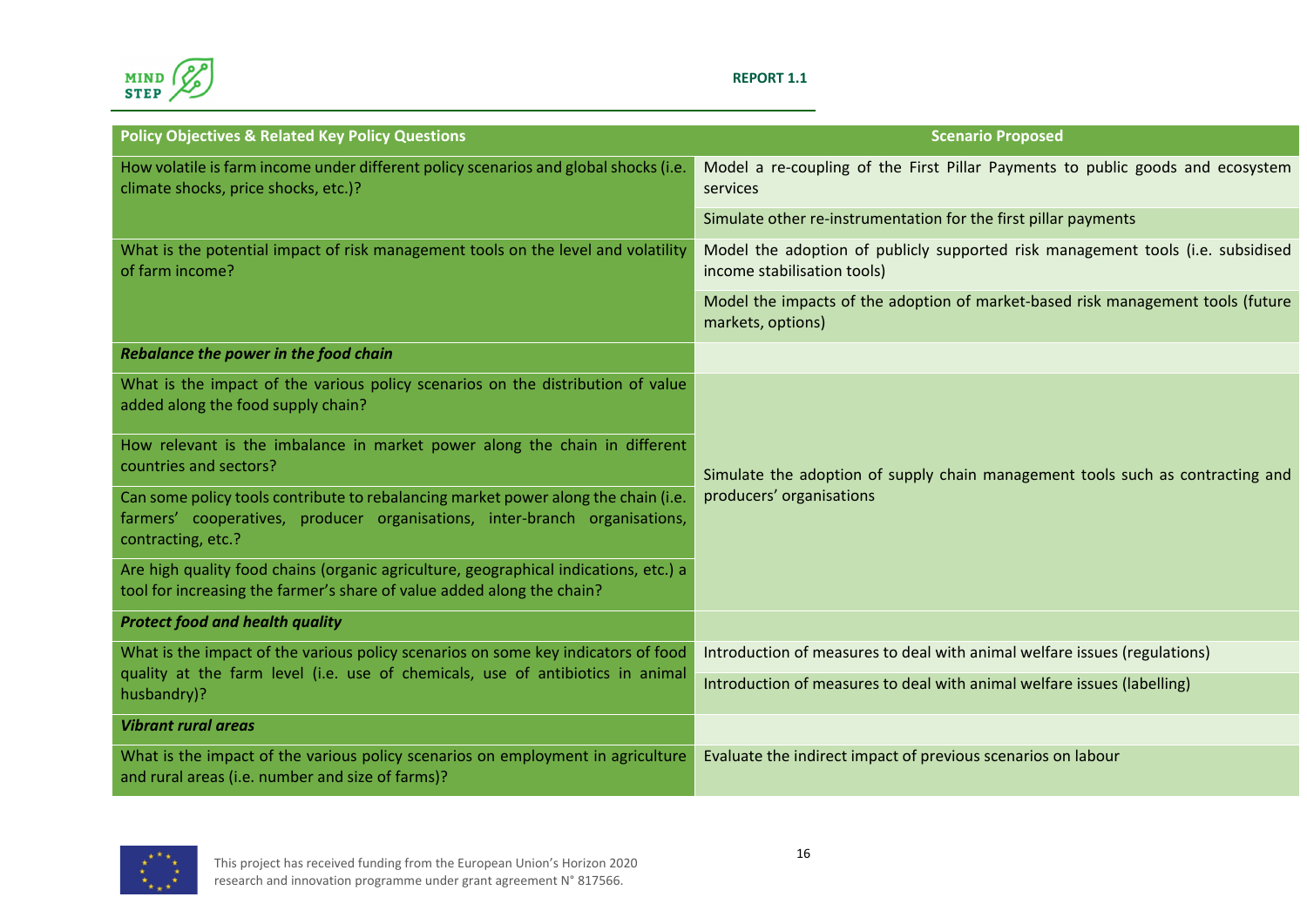

#### **REPORT 1.1**

| <b>Policy Objectives &amp; Related Key Policy Questions</b>                                                                | <b>Scenario Proposed</b>                                            |
|----------------------------------------------------------------------------------------------------------------------------|---------------------------------------------------------------------|
| What is the impact of the various policy scenarios on poverty in rural areas?                                              | Evaluate the indirect impact of previous scenarios on income        |
| <b>Support generational renewal</b>                                                                                        |                                                                     |
| What is the impact of the various policy scenarios on structural change in<br>agriculture (i.e. number and size of farms)? | Simulate farm exit behaviour according to different policy settings |
| What is the impact of the various policy scenarios on generation renewal and<br>access by new farmers?                     |                                                                     |

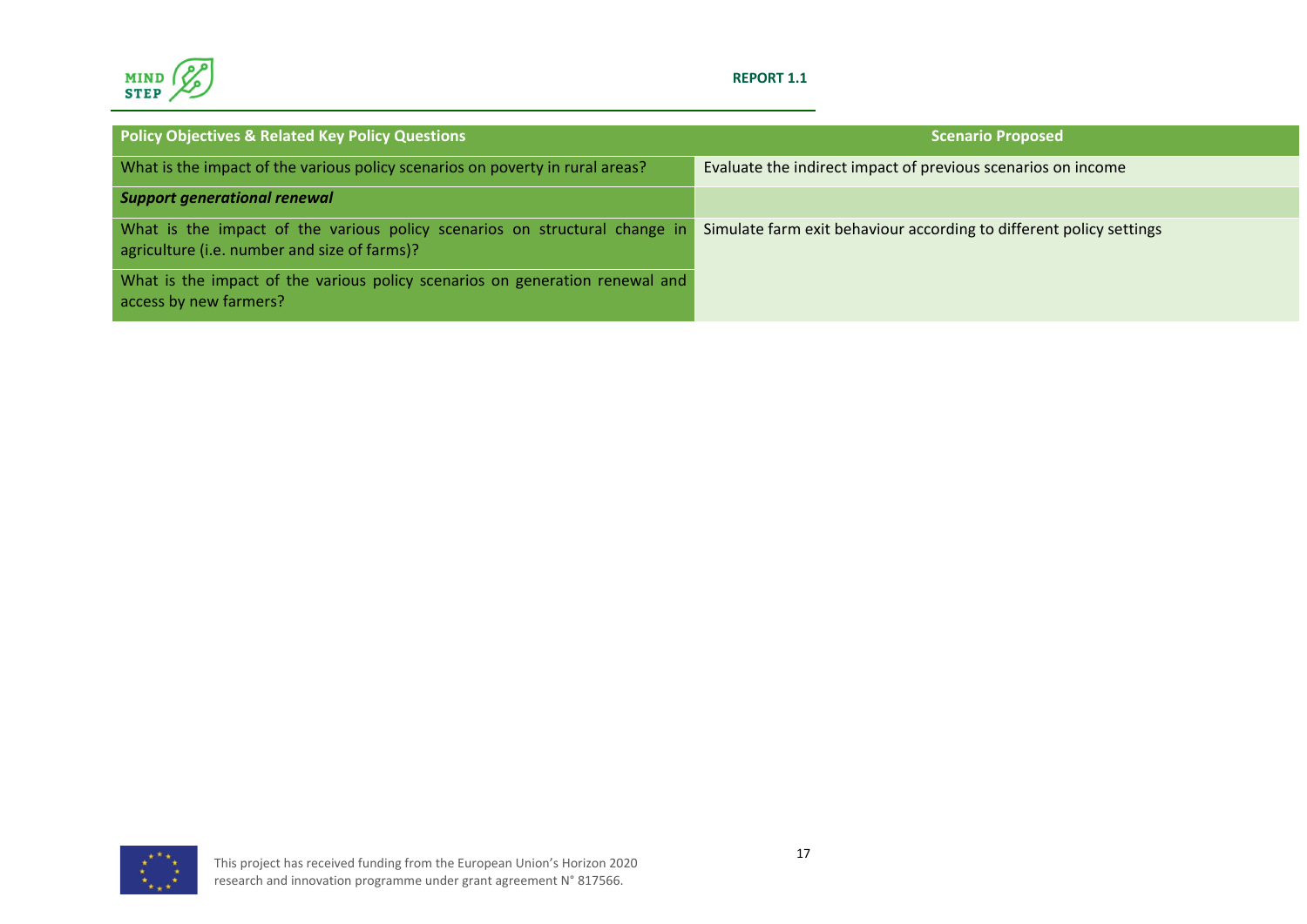

# **4. DISCUSSION**

Table 2 presents the final shortlisted key policy questions and benchmark scenarios for ex-ante impact assessment of EU agricultural and rural policies as resulting from the five‐steps process adopted here. The main objective of this process was in fact to identify the key policy questions (and the related scenarios) to be answered by the IDM models, while policy objectives have been mainly used to define the wider context in which each policy question is placed.

The classification of these objectives refers explicitly to the post-2020 CAP objectives for two main reasons. First, because, for the projects' purposes, it was important to remain as close as possible to the CAP reform proposal framework. Secondly, and more importantly, because during the stakeholders' interviews and the focus group, the set of CAP reform proposal objectives has been confirmed as main reference for future policy goals, with just a more comprehensive definition of the same objectives.<sup>5</sup>

In this respect, the stakeholder engagement lead to two major indications: (i) prioritizing environmental issues and (ii) jointly analysing different objectives as much as possible (mainly the joint economic and environmental performances).

Although the stakeholders' composition might well have affected these results, opinions proved substantially homogeneous within each category of stakeholder. Rather, all the actors involved shared a very common vision of future policy goals. For example, farms' economic sustainability was not only mentioned by the farmers' representative, but also by all other stakeholders. In fact, the whole group agreed that such goal should be pursued in conjunction with environmental sustainability. Although consumers' representatives were not engaged, consumption‐related issues have often emerged in terms of healthy viable foods and labelling requirements.

The indications derived from the stakeholder meeting have been primarily used to rank the relative prominence of the post‐2020 CAP objectives and to better define and further elaborate the final key policy questions to be answered and modelled by the project. As a result, an overall prominent importance has been given to environmental and climate objectives, followed by a recommendation to broaden the scope of the policy questions, thus including the possibility to combine different objectives and exploring the potential trade‐offs between objectives.

All the scenarios suggested by the stakeholders have been included in the final shortlist. In addition, to follow the stakeholders' suggestions, specific modelling issues have been further detailed as aspects to be analysed by each scenario proposed. These modelling issues are the following:

- 1. Exploring relevant differences across countries, regions and sectors
- 2. Analyse the trade‐off between economic and environmental objectives
- 3. Analyse the trade‐off between environmental objectives
- 4. Analyse the relevance of the timing and the dynamics of the scenario.

Of the points of attention listed in section 3.2.3, only that related to the modelling of farmers' collective payments has been converted into a specific scenario. On the other hand, all the other aspects will be considered cross‐cutting issues when building the scenarios.

Coherently with the suggestions received by the stakeholders, 17 scenarios are proposed for the three environmentally related objectives, while 9 scenarios touch competitiveness-related objectives. As regards the other policy goals (rural development, generational renewal and food health and quality) only 5 scenarios have been suggested, although many other scenarios will produce results that have an impact on these three policy objectives, which will be explicitly evaluated.

<sup>&</sup>lt;sup>5</sup> For example, climate change emerged by far as the most cited global driver of changes for the primary sector and this driver is widely considered in the future CAP setting.

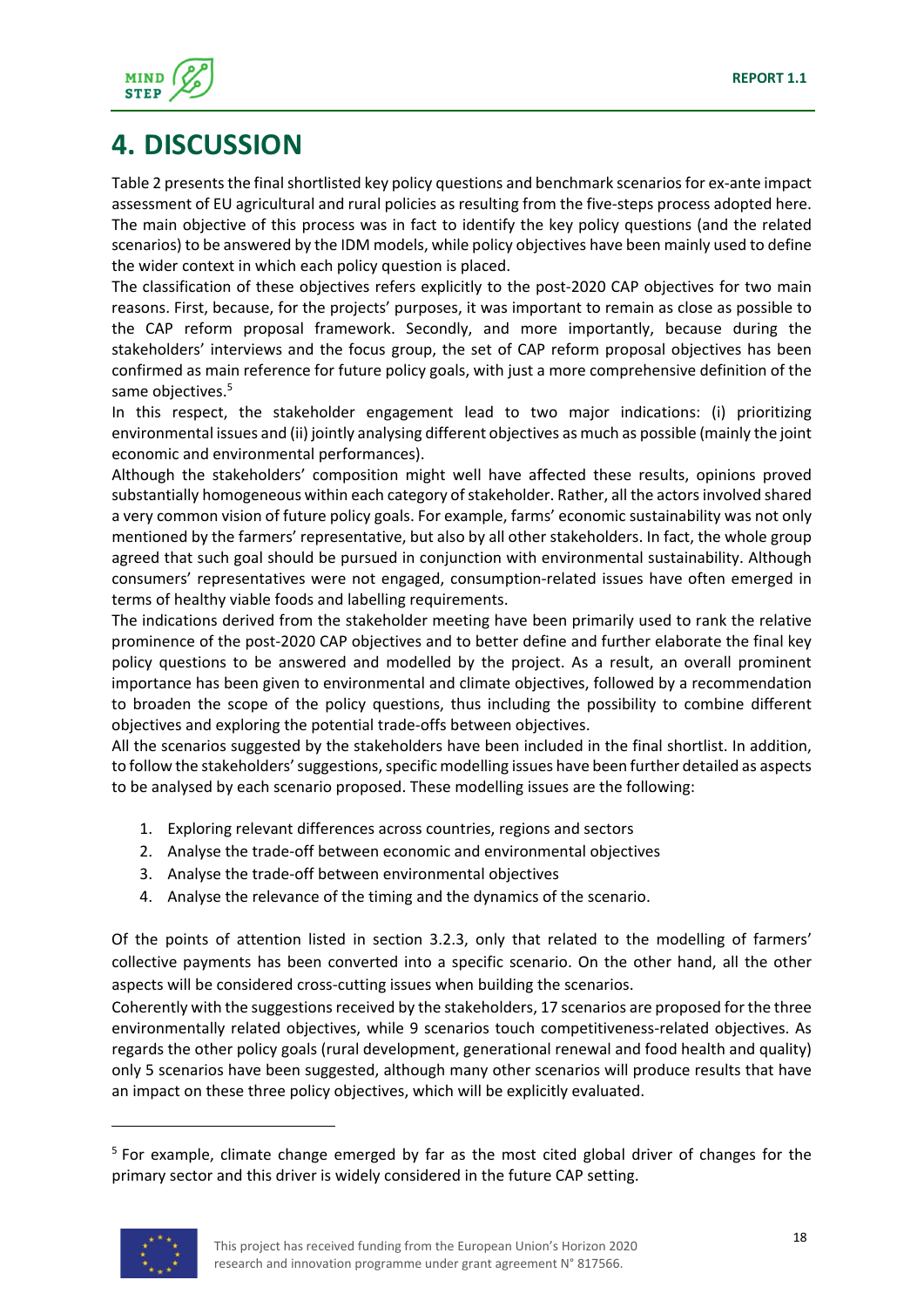

It is worth noticing that while the proposed list of scenarios will be a key input in the MIND STEP project, probably only a selected number of these scenarios will be actually modelled. In addition, the definition of each scenario can still be modified to fit the capacities of the models. These aspects will be further investigated in task 1.3 dealing with the modelling gaps of IDM models.

# **5. CONCLUSIONS**

This report introduced the relevant policy questions and related benchmark scenarios that could be modelled in the MIND STEP project to address the IDM response of EU farmers to potential policy changes. These policy questions and scenarios are the result of a 5‐step approach, based on qualitative research, including online interviews with a selected group of stakeholders (the MIND STEP core stakeholder group) and focus group activities.

Modelling these scenarios will provide a quantitative assessment of their potential impacts, which should help the policy making process, favouring an evidence-based approach in the light of the forthcoming major reforms of the CAP. Of course, the proposed list of scenarios represents a first suggestion for the work to be done, while only a selected number of these scenarios will be actually modelled by the project's toolbox.

Stakeholders' engagement has been crucial to have pertinent opinion on which policy objectives and related scenarios are relevant for EU agriculture, and thus worth modelling efforts.

The main message coming from this engagement was to give as much importance as possible to environmental issues and thusto put a strong effort in modelling the environmental impact of policies, in order to be able to analyse the joint objectives of economic and environmental performances of the EU agricultural sector and the potential trade‐offs between environmental objectives.

This importance of the environmental issues reflects also in the clear ranking of the post‐2020 CAP objectives, among which the environmental ones are judged as the most important policy goals, and in the high frequency of environmental and low carbon scenarios that have been proposed by the stakeholders.

The synthesis of the work has resulted into a detailed list of key policy questions and related benchmark scenarios that should be modelled. The most relevant policy questions are those related to the environmental and competitiveness related objectives, as classified by the post‐2020 CAP reform proposal, although the other policy goals (rural development, generational renewal and food health and quality) have been also judged important, given their links to the previous ones. Overall, 17 scenarios are proposed for the three environmentally related objectives, 9 for the competitiveness‐ related objectives and 5 for the rural development, generational renewal and food health and quality. Results presented here represent just an initial, but promising exercise that has tried to gather valuable opinion and expertise in order to design the research agenda for the IDM modelling approach to support evidence-based policy making with reference to the CAP ex-ante impact assessment.

Further steps of the analysis include the identification of bottlenecks and gaps of current models and modelling approaches with respect to their ability to simulate the suggested scenarios, as well as the selection of proper indicators to capture the impact of the policy scenarios.

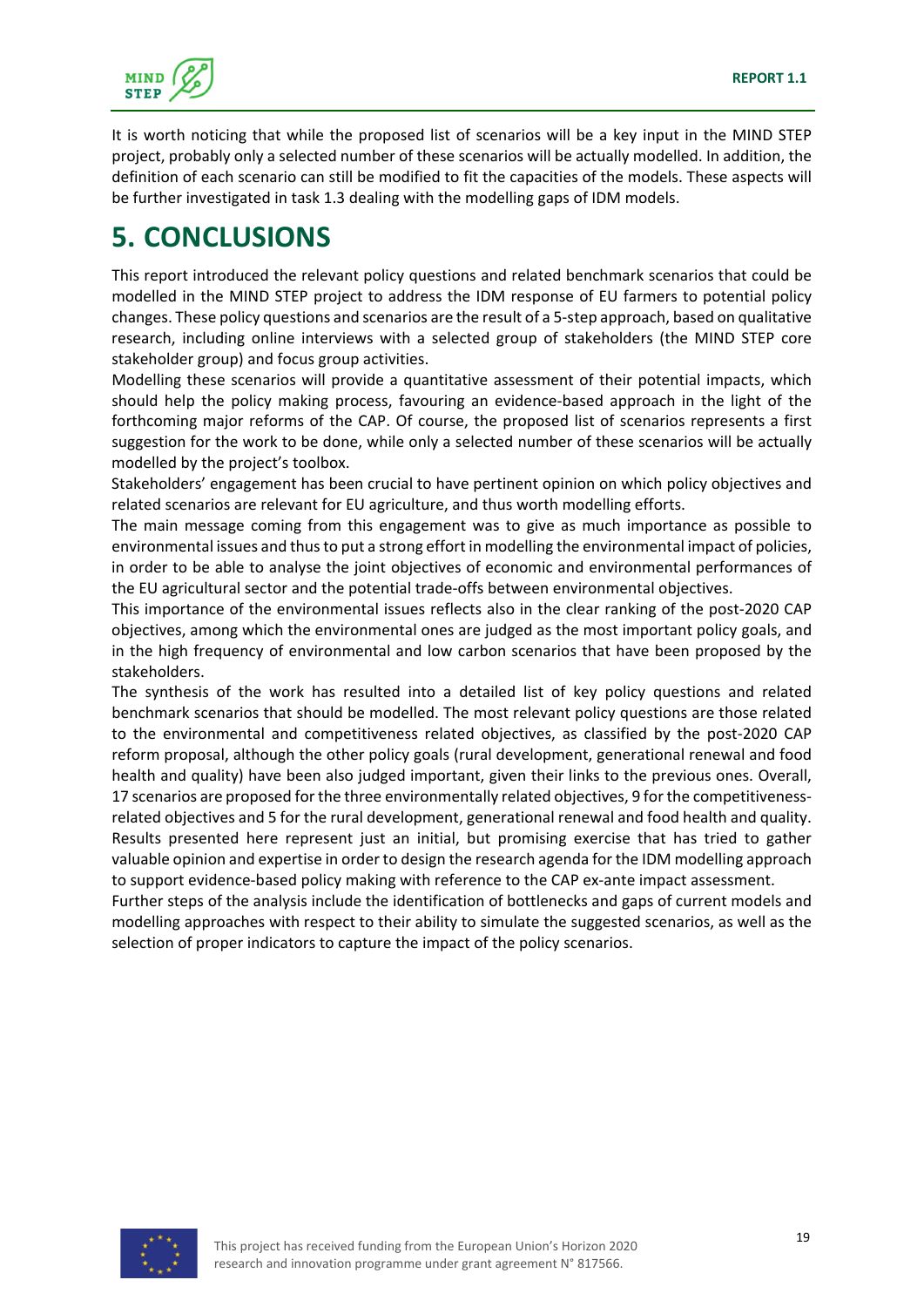

### **6. ACKNOWLEDGEMENTS**

The Deliverable 1.1 is developed as part of the H2020 MIND STEP project which received funding from the European Union's Horizon 2020 research and innovation programme under grant agreement N° 817566.

## **7. REFERENCES**

An, L., 2012. Modelling human decisions in coupled human and natural systems: review of agent‐based models. Ecol. Model. 229, 25–36.

Bloor, M., Frankland, J., Thomas, M., Robson, K. 2001. Focus Groups in Social Research. SAGE Publications Ltd., London.

Brown, C., Brown, K., Rounsevell, M., 2016. A philosophical case for process-based modelling of land use change. Model. Earth Sys. Environ. 2, 1–12.

De Vente, J., Reed, M.S., Stringer, L.C., Valente, S., Newig, J., 2016. How does the context and design of participatory decision‐making processes affect their outcomes? Evidence from sustainable land management in global drylands. Ecol. Soc. 21 (2), 24.

European Commission 2020 Communication from The Commission To The European Parliament, The European Council, The Council, The European Economic And Social Committee And The Committee Of The Regions, A Farm to Fork Strategy. For a fair, healthy and environmentally‐friendly food system, COM(2020) 381 final, Brussels, 20.05.2020.

European Commission 2019 Communication from The Commission To The European Parliament, The European Council, The Council, The European Economic And Social Committee And The Committee Of The Regions, The European Green Deal, COM(2019) 640 final, Brussels, 11.12.2019

European Commission 2018 Proposal for a REGULATION OF THE EUROPEAN PARLIAMENT AND OF THE COUNCIL establishing rules on support for strategic plans to be drawn up by Member States under the Common agricultural policy (CAP Strategic Plans) and financed by the European Agricultural Guarantee Fund (EAGF) and by the European Agricultural Fund for Rural Development (EAFRD) and repealing Regulation (EU) No 1305/2013 of the European Parliament and of the Council and Regulation (EU) No 1307/2013 of the European Parliament and of the Council, {SEC(2018) 305 final} -{SWD(2018) 301 final}, COM(2018) 392 final, Brussels, 1.6.2018.

Gamboa, G., Munda, G., 2007. The problem of windfarm location: a social multi‐criteria evaluation framework. Energy Policy 35, 1564–1583.

Gibbs, A., 1997. Focus groups. Social Research Update 1–6 Issue 19. Available at: https://sru.soc.surrey.ac.uk/SRU19.html

Hagemann,N., van der Zanden E.H., Willaarts B.A., Holzkämper A., Volk, M., Rutz C., Priess J.A., Schönhart M., 2020. Bringing the sharing‐sparing debate down to the ground—Lessons learnt for participatory scenario development

Helbing, D., 2012. Agent‐Based Modeling, Social Self‐Organization. Springer, Berlin Heidelberg, pp. 25–70.

Kremmydas, D., Athanasiadis, I.N., Rozakis, S., 2018. A review of agent based modelling for agricultural policy evaluation. Agric. Syst. 164, 95–106.

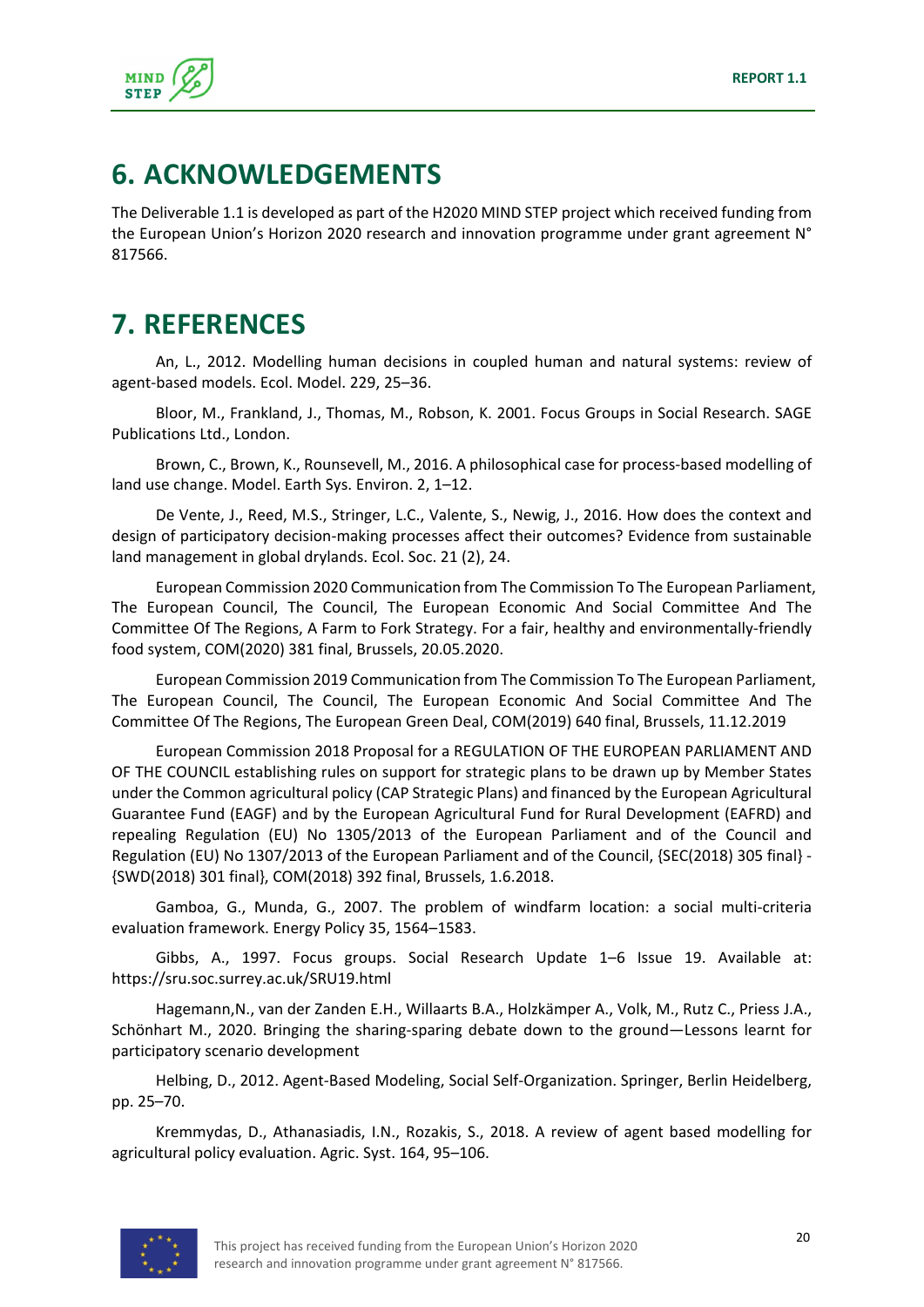

Magliocca, N.R., van Vliet, J., Brown, C., Evans, T.P., Houet, T., Messerli, P., Messina, J.P., Nicholas, K.A., Ornetsmüller, C., Sagebiel, J., Schweizer, V., Verburg, P.H., Yu, Q., 2015. From meta‐ studies to modeling: Using synthesis knowledge to build broadly applicable process-based land change models. Environ. Model Softw. 72, 10–20.

Morgan, D.L., Krueger, R.A. (1993). When to use focus groups and why. In: Morgan, D.L. (Ed.), Successful Focus Groups: Advancing the State of the Art. Sage Publications Ltd, London, pp. 3–19.

Neßhöver, C., Timaeus, J., Wittmer, H., Kreig, A., Geamana, N., van den Hove, S., Young, J., Watt, A., 2013. Improving the science-policy interface of biodiversity research projects. GAIA 22 (2), 99–103.

Palermo V., Hernandez Y. 2020 Group discussions on how to implement a participatory process in climate adaptation planning: a case study in Malaysia, Ecological Economics 177 (2020) 106791, https://doi.org/10.1016/j.ecolecon.2020.106791

Reed, M.S., 2008. Stakeholder participation for environmental management: a literature review. Biol. Conserv. 141 (10), 2417–2431.

Reed, M.S., Graves, A., Dandy, N., Posthumus, H., Hubacek, K., Morris, J., Prell, C., Quinn, C.H., Stringer, L.C., 2009. Who's in and why? A typology of stakeholder analysis methods for natural resource management. J. Environ. Manage. 90 (5), 1933–1949.

Smithson, J., 2000. Using and analysing focus groups: limitations and possibilities. Int. J. Soc. Res. Methodol. 3 (2), 103–119.

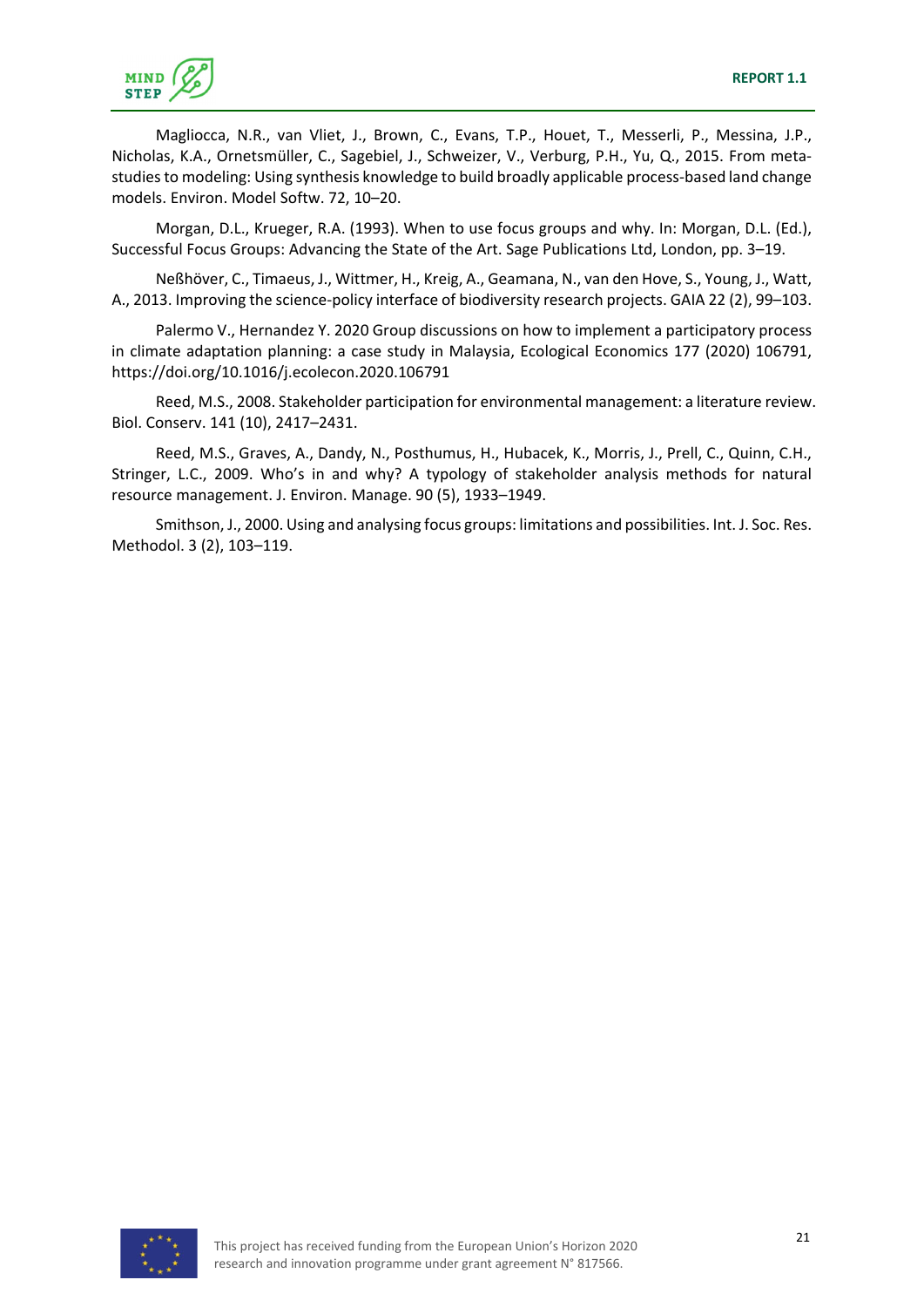

## **APPENDIX 1**

#### *Table A1 List of the core stakeholder group members interviewed*

|                | <b>Name</b>                  | <b>Organisation</b>                          |
|----------------|------------------------------|----------------------------------------------|
| $\mathbf{1}$   | David Baldock                | <b>IEEP</b>                                  |
| $\overline{2}$ | <b>Robert Finger</b>         | <b>ETH</b>                                   |
| $\overline{3}$ | <b>Christopher Genillard</b> | <b>Genillard &amp; Co Consultant Company</b> |
| $\overline{4}$ | Reina Groen                  | Province of Flevoland (NL)                   |
| 5              | Eva Iglesias Martínez        | <b>CEIGRAM</b>                               |
| $\overline{6}$ | Simon Kay                    | EC DG CLIMA                                  |
| 7              | Jussi Lankoski               | <b>OECD</b>                                  |
| 8              | Simon Schlüter               | German farmer association in Brussels        |
| 9              | <b>Ben Van Doorslaer</b>     | <b>EC DG AGRI</b>                            |
| 10             | Stefan Van Merrienboer       | Rabobank                                     |

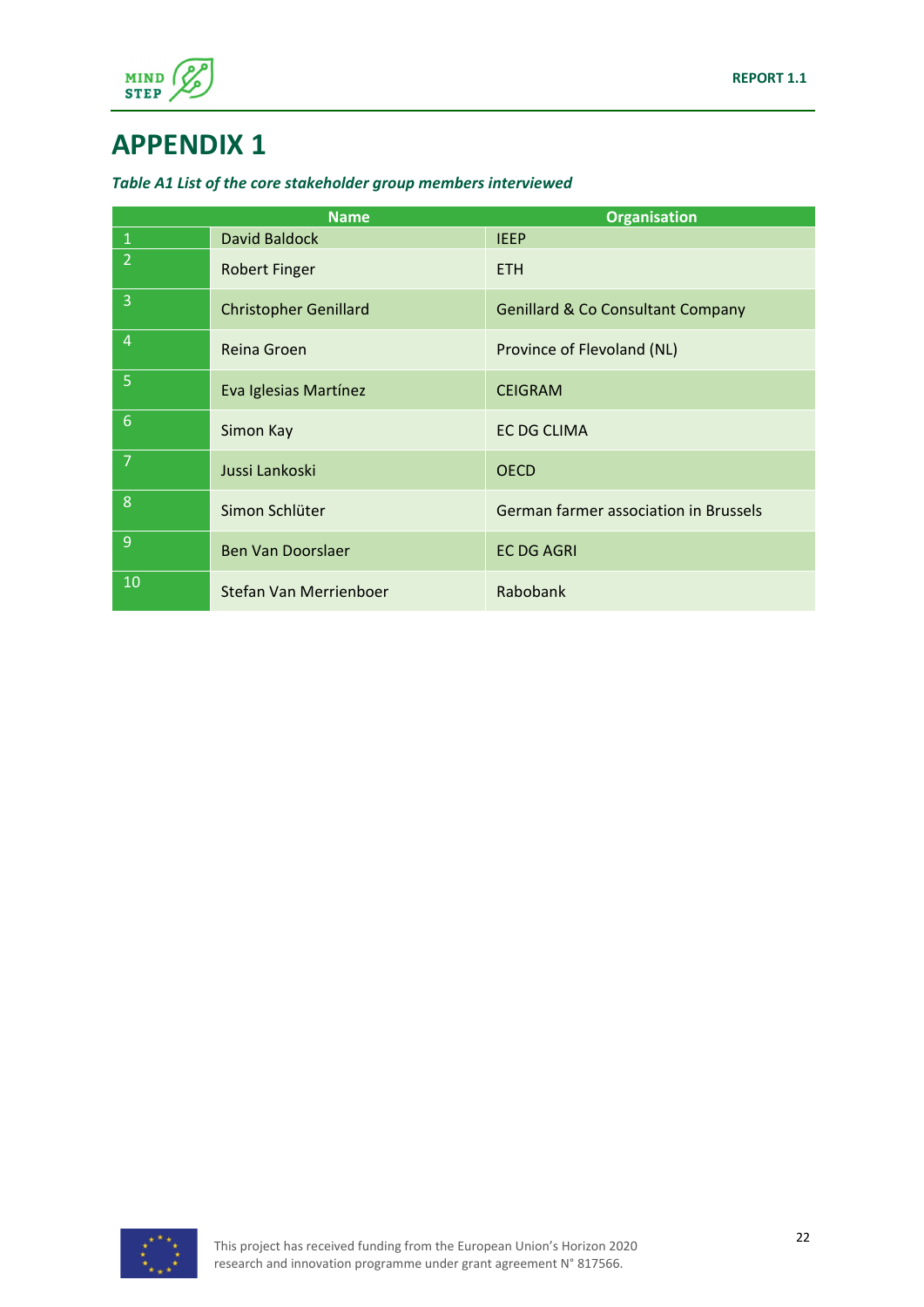

### **APPENDIX 2**

*Table A2: Matrix of the post‐2020 proposed CAP objective and their evaluation against predetermined criteria*

|                                                                                                                                                                                                                                         | <b>CRITERIA</b>                   |                                                                              |                                    |                                 |
|-----------------------------------------------------------------------------------------------------------------------------------------------------------------------------------------------------------------------------------------|-----------------------------------|------------------------------------------------------------------------------|------------------------------------|---------------------------------|
|                                                                                                                                                                                                                                         | 1. Impact on<br>IDM by<br>farmers | 2. Medium-long<br>term issues &<br>affecting a large<br>number of<br>farmers | 3. Modelled in<br><b>MIND STEP</b> | 4.<br>Environmental/<br>climate |
| <b>POLICY QUESTIONS</b>                                                                                                                                                                                                                 |                                   |                                                                              |                                    |                                 |
| 1. Ensure a fair income to farmers                                                                                                                                                                                                      |                                   |                                                                              |                                    |                                 |
| What is the impact of the various<br>policy scenarios on individual farm<br>income and its distribution across<br>country, regions, type of farms and<br>fam size classes?                                                              | $\pmb{\mathsf{x}}$                | X                                                                            | X                                  |                                 |
| What is the impact of changes in<br>first pillar direct payments on farm<br>income?                                                                                                                                                     | X                                 | X                                                                            | $x^*$                              |                                 |
| How volatile is farm income under<br>different policy scenarios<br>and<br>global shocks (i.e. climate shocks,<br>price shocks,)?                                                                                                        | X                                 | $\boldsymbol{\mathsf{x}}$                                                    | $\boldsymbol{x}$                   | $\boldsymbol{x}$                |
| What is the potential impact of risk<br>management tools on the level and<br>volatility of farm income?                                                                                                                                 | $\pmb{\times}$                    | X                                                                            | X                                  | X                               |
| 2. Increase competitiveness                                                                                                                                                                                                             |                                   |                                                                              |                                    |                                 |
| What is the impact of the various<br>policy scenarios on individual farm<br>productivity, and then at the<br>regional, country and EU level?<br>What are the relevant differences<br>countries,<br>regions<br>across<br>and<br>sectors? | X                                 | X                                                                            | X                                  |                                 |
| What is the impact of the various<br>policy scenarios on productivity of<br>the various factor of production<br>(i.e. land, labour, capital)                                                                                            | $\pmb{\mathsf{x}}$                | $\pmb{\mathsf{x}}$                                                           | X                                  |                                 |
| What is the potential role<br><sub>of</sub><br>innovation<br>technological<br>in.<br>productivity change?                                                                                                                               | X                                 |                                                                              | X                                  |                                 |

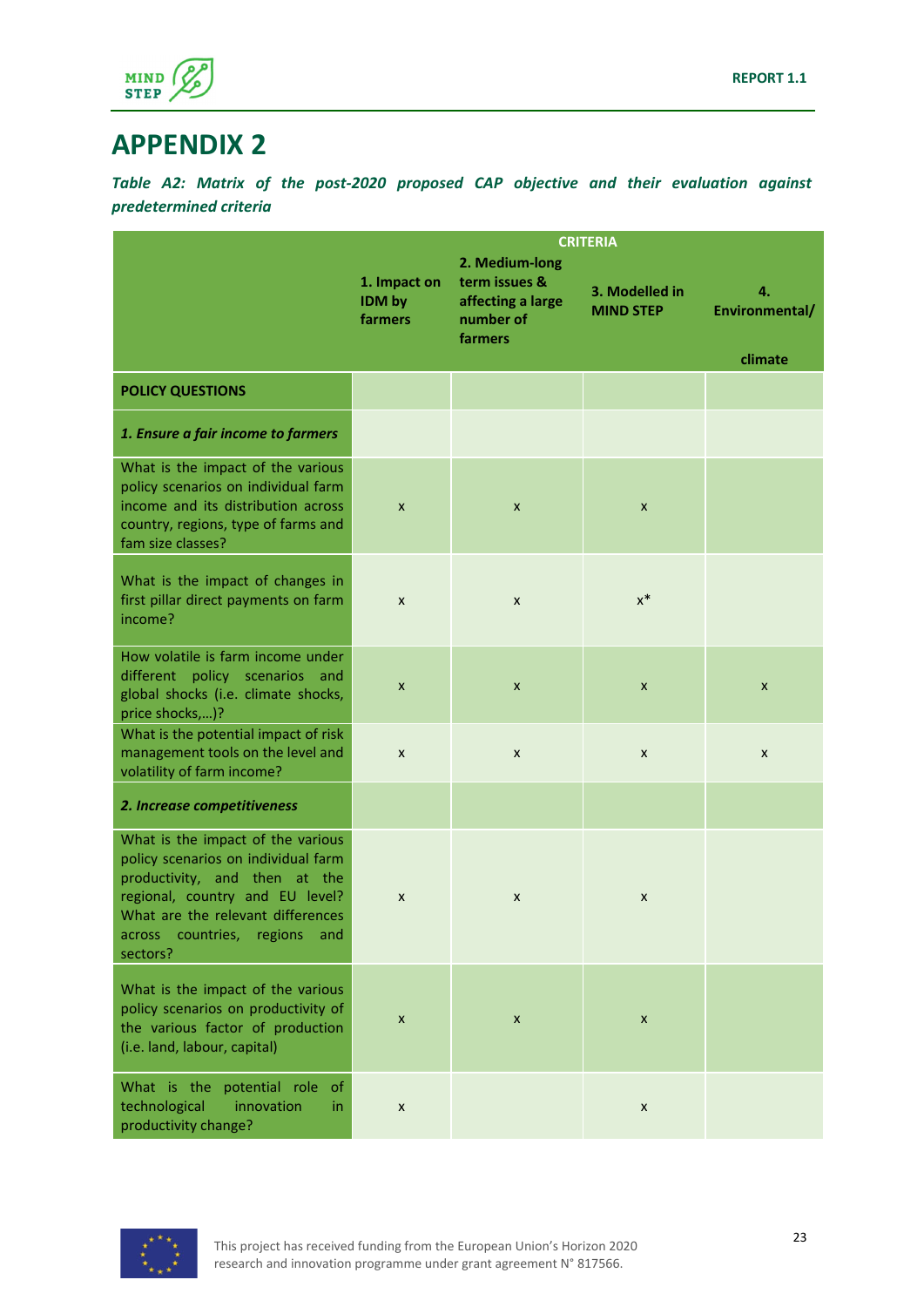

| What is the potential impact of the<br>various policy scenarios on the<br>technological choices by farmers<br>organic<br>conventional<br>(i.e.<br>VS -<br>agriculture;<br>precision<br>VS.<br>conventional agriculture)                                                                                                                                             | X | $\pmb{\mathsf{x}}$ | X            | X |
|---------------------------------------------------------------------------------------------------------------------------------------------------------------------------------------------------------------------------------------------------------------------------------------------------------------------------------------------------------------------|---|--------------------|--------------|---|
| 3. Rebalance the power in the food<br>chain                                                                                                                                                                                                                                                                                                                         |   |                    |              |   |
| What is the impact of the various<br>policy scenarios on the distribution<br>of value added along the food<br>supply chain? Are there relevant<br>differences across countries and<br>sectors?                                                                                                                                                                      | X | X                  | X            |   |
| How relevant is the imbalance in<br>market power along the chain in<br>different countries and sectors?                                                                                                                                                                                                                                                             | X | X                  | X            |   |
| Can some policy tools contribute to<br>rebalancing market power along<br>chain<br>(i.e.<br>farmers'<br>the<br>producer<br>cooperatives,<br>inter-branch<br>organisations,<br>organisations, contracting,)?                                                                                                                                                          | X | X                  | X            |   |
| Are high quality food chains<br>(organic agriculture, geographical<br>indications,) a tools for increasing<br>the farmer's share of value added<br>along the chain?                                                                                                                                                                                                 | X |                    | $a^*$        | X |
| 4. Climate change action (adopt<br>tech; organic matter balance in<br>soil)                                                                                                                                                                                                                                                                                         |   |                    |              |   |
| What is the likely impact of climate<br>change trends (i.e. changes in<br>temperature,<br>changes<br>in<br>precipitation,<br>frequency<br>and<br>severity of extreme events,) on<br>some key agricultural indicators<br>crop<br>mix,<br>yields,<br>(i.e. –<br>farm<br>income)? What are the relevant<br>differences<br>countries,<br>across<br>regions and sectors? | X | X                  | $\mathsf{b}$ | X |
| What is the impact of the various<br>policy scenarios on GHG emissions<br>due to agriculture?                                                                                                                                                                                                                                                                       | X | X                  | X            | X |

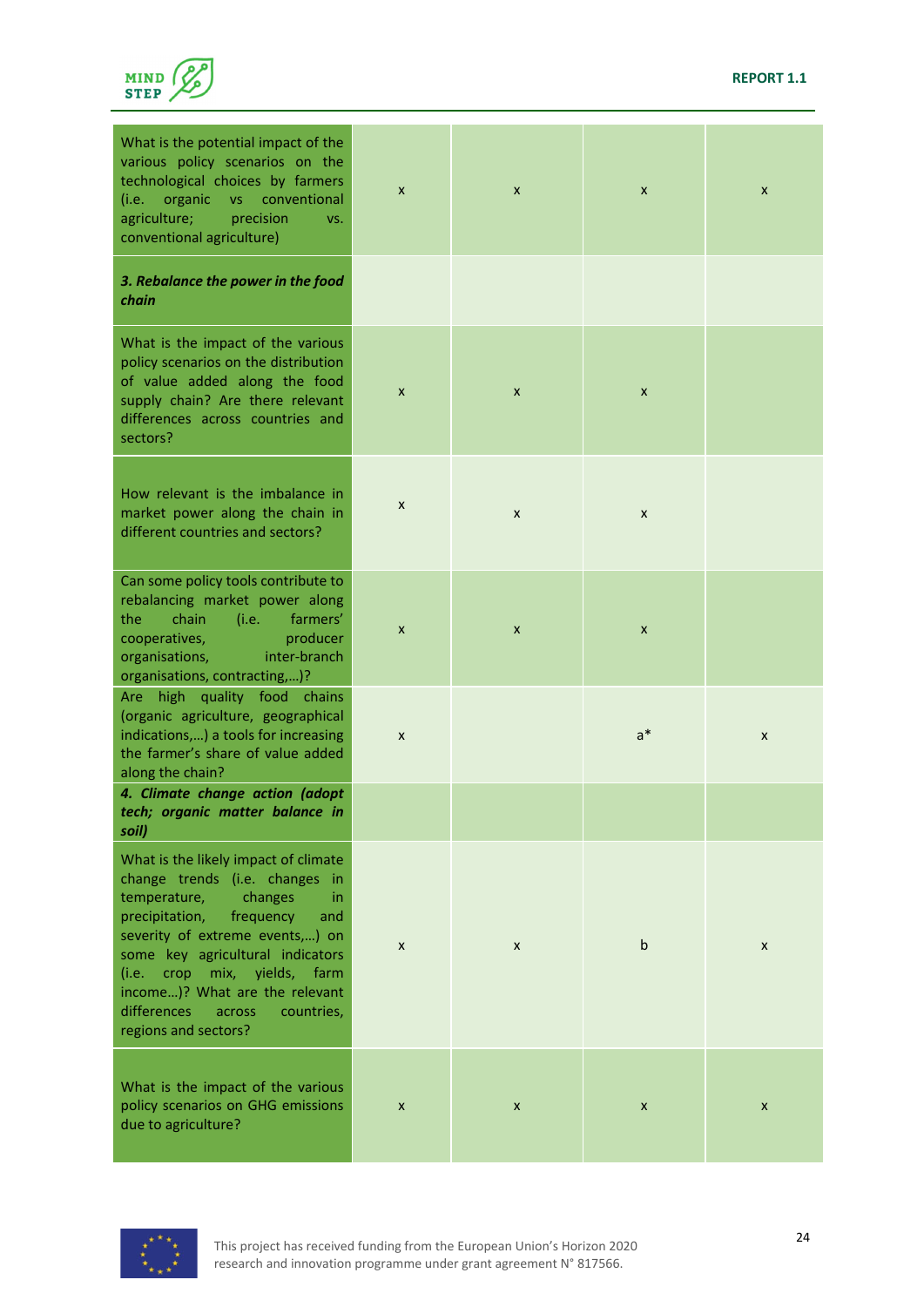

| What is the potential impact of<br>technological innovation (i.e. new<br>soil<br>management<br>techniques,<br>production,<br>biomass<br>carbon<br>sequestration technologies, new<br>livestock management,) on GHG<br>emissions?                                                                | X                         |   | X     | X |
|-------------------------------------------------------------------------------------------------------------------------------------------------------------------------------------------------------------------------------------------------------------------------------------------------|---------------------------|---|-------|---|
| 5. Environmental care (adoption of<br>tech more crop protection)                                                                                                                                                                                                                                |                           |   |       |   |
| What is the impact of the various<br>policy scenarios on soil protection<br>(i.e. soil fertility, soil erosion,)?<br>Are there relevant differences<br>countries, regions<br>across<br>and<br>sectors?                                                                                          | X                         | X | $a^*$ | X |
| What is the potential impact of soil-<br>protecting technological innovation<br>(i.e. sustainable soil<br>practices:<br>rotation, soil cover,<br>precision<br>agriculture, no-tillage,<br>minimum<br>tillage, ) on some key agricultural<br>indicators (i.e. crop mix, yields,<br>farm income)? | $\boldsymbol{\mathsf{x}}$ | X | $x^*$ | X |
| landscapes<br><b>Preserve</b><br>6.<br>and<br>biodiversity (crop diversity/crop<br>mix)                                                                                                                                                                                                         |                           |   |       |   |
| What is the impact of the various<br>scenarios<br>farmland<br>policy<br><b>on</b><br>biodiversity (i.e. interpreted as crop<br>mix rather than landscape,)? Are<br>there relevant differences across<br>countries, regions and sectors?                                                         | $\pmb{\times}$            |   | $a^*$ |   |
| 7. Support generational renewal                                                                                                                                                                                                                                                                 |                           |   |       |   |
| What is the impact of the various<br>policy scenarios on structural<br>change in agriculture (i.e. number<br>and size of farms)? Are there<br>differences<br>relevant<br>across<br>countries, regions and sectors?                                                                              | $\boldsymbol{\mathsf{x}}$ | X | X     |   |
| What is the impact of the various<br>policy scenarios on generation<br>access<br>renewal<br>and<br>by new<br>there<br>farmers?<br><b>Are</b><br>relevant<br>differences<br>countries,<br>across<br>regions and sectors?                                                                         | X                         |   | $a^*$ |   |
| 8. Vibrant rural areas <sup>d</sup>                                                                                                                                                                                                                                                             |                           |   |       |   |